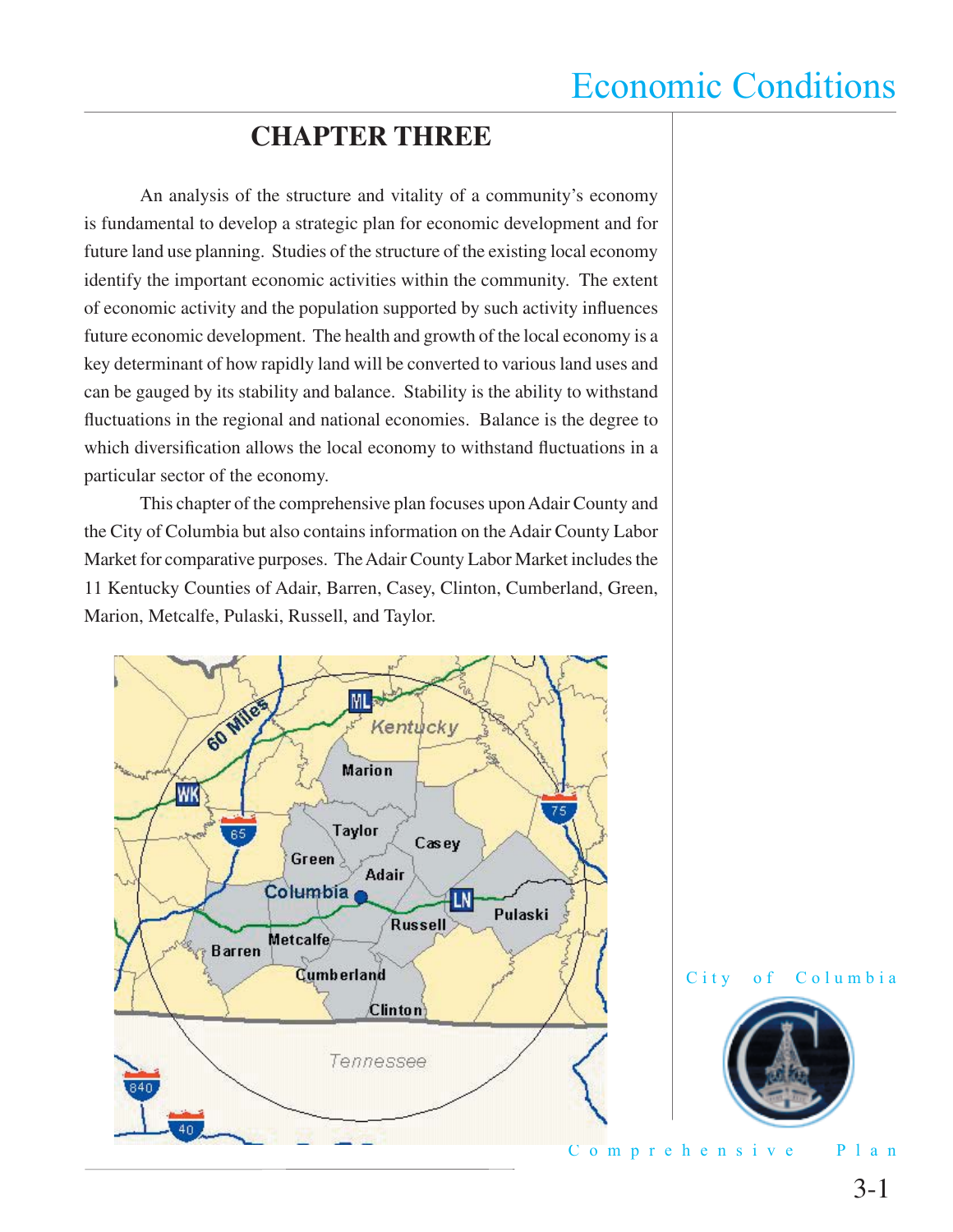#### **EMPLOYMENT BY INDUSTRY**

 Employment information at the county level is available for industries covered by unemployment insurance. This generally includes all workers except self-employed individuals, unpaid family members, some student workers, agricultural workers, domestic workers, rail workers, employees of certain religious organizations and certain government employees. A summary of employment in industries covered by unemployment insurance for the period of 2001 to 2004 is shown in Figure 3-1.

 Adair County had a net decrease of 204 jobs (-4.65%) from 2001 to 2004. As of 2004, the "Services" sector provided the largest number of jobs in Adair County accounting for 36.2% of the jobs in the county covered by unemployment insurance. The sector providing the second largest number of jobs was "State and Local Government". Decreases in employment occurred in the "Construction", "Utilities, Trade & Transportation", "Finance, Insurance, & Real Estate", and "Other" sectors of the local economy. The "Service" industry experienced the largest decrease (281 employees) in employment during this same time period.

 Figure 3-2 shows the average weekly wages for industries in Adair County covered by unemployment insurance from 2001 to 2004. According to these statistics, "State and Local Government" jobs are the highest paying with jobs with the "Finance, Insurance, Real Estate" sector ranking a close second. In 2004, jobs classified as "Information" were the lowest paying with weekly wages averaging only \$333.33. The second lowest paying jobs were in the "Mining" sector with average weekly wages of \$383.60. Figure 3-2 also shows that the overall average weekly from 2001 to 2004 increased by \$60.40 or 14.63%. However it is also important to note that the overall average weekly wages (\$473) in Adair County for all industries was significantly lower than the average for the state overall (\$631.23) in 2004.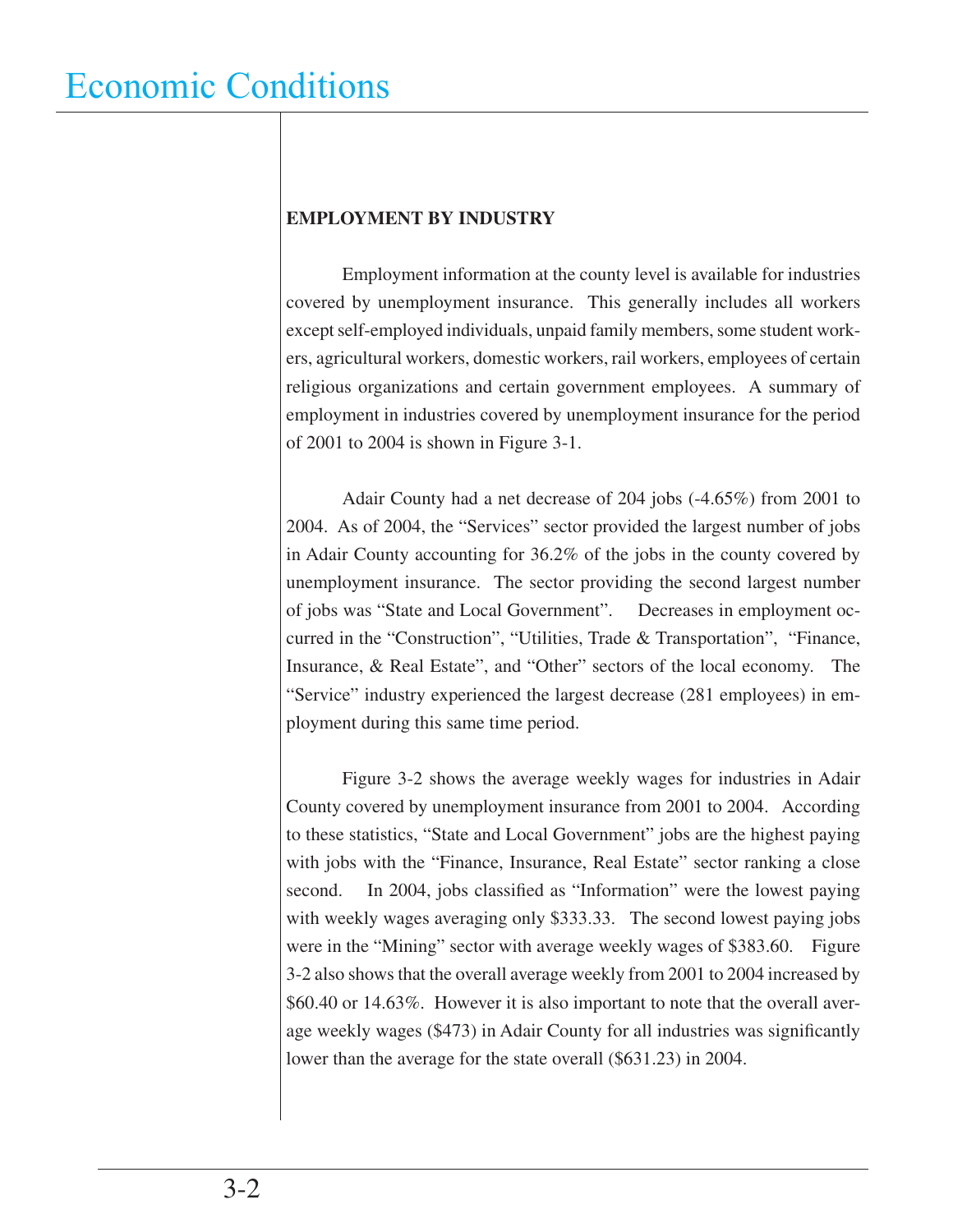

TOTAL 4,390 4,186 -4.65% Source: 2000, 2004 Kentucky Deskbook of Economic Statistics, Kentucky Cabinet for Economic Development.



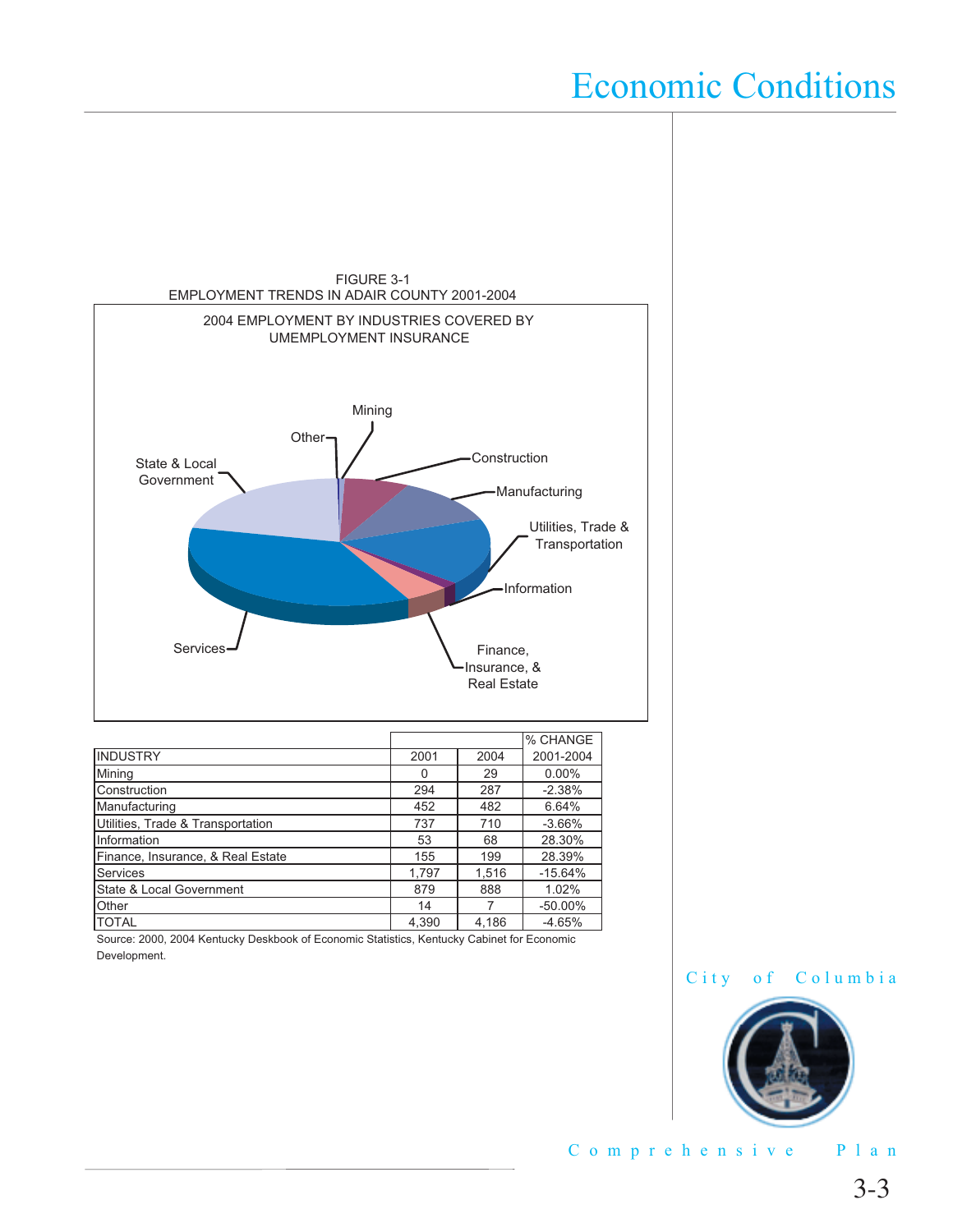

|                                    |        |         | % CHANGE  |
|------------------------------------|--------|---------|-----------|
| <b>INDUSTRY</b>                    | 2001   | 2004    | 2001-2004 |
| Mining                             | $\ast$ | 383.60  | $\star$   |
| Construction                       | 461.31 | 505.22  | 9.52%     |
| Manufacturing                      | 477.94 | 472.09  | $-1.22%$  |
| Utilities, Trade, & Transportation | 340.45 | 387.13  | 13.71%    |
| Information                        | 357.47 | 333.33  | $-6.75%$  |
| Finance, Insurance, Real Estate    | 491.73 | 544.46  | 10.72%    |
| <b>Services</b>                    | 365.79 | 458.52  | 25.35%    |
| State and Local Government         | 512.60 | 552.43  | 7.77%     |
| Other                              | 199.22 | $\star$ | $\star$   |
| All industries                     | 412.97 | 473.37  | 14.63%    |

Source: 2002, 2004 Kentucky Deskbook of Economic Statistics, Kentucky Cabinet for Economic Development.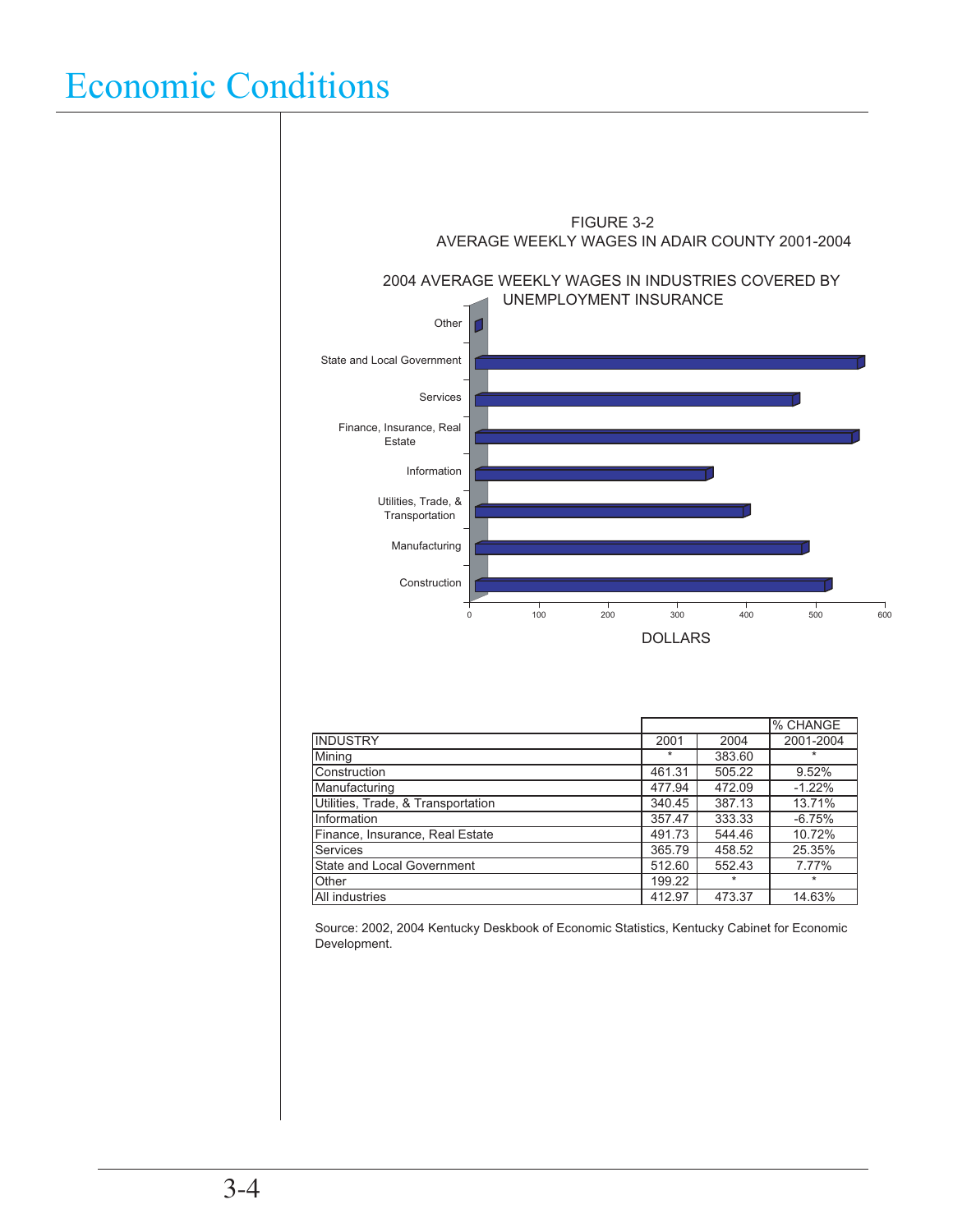#### **MANUFACTURING**

 In Kentucky, there are two main sources that document major manufacturing firms, their products, and employment rates. The first source is the Kentucky Cabinet for Economic Development, Division of Research, which publishes it's list on their website by community. This list was last updated on October 14, 2005. The second source for information on manufacturing firms is the *Kentucky Directory of Manufacturers* which was last released March 4, 2005. Table 3-1 lists the manufacturing firms in Columbia using a combination of both sources. All information provided in bold lettering was generated from the *2005 Kentucky Directory of Manufacturers.* From reviewing these two sources, it is estimated that there are a total of 18 manufacturing firms in Adair County, all of which are in Columbia with total employment of approximately 479. It is important to note that several locally identified firms, Printing Creations and Ballou's, were not mentioned in either source. The reason for these omissions may be that the firms did not qualify as a manufacturing firm under the standard definition, or that they are not normally associated with Cabinet programs and do not complete annual survey forms. It is also important to note that the *Kentucky Directory of Manufacturers* does not list firms with less than ten employees.

 It is important to note that the manufacturing sector of the economy has declined in some areas of Kentucky. This trend was reflected as part of the last comprehensive plan update when Columbia lost it's largest manufacturer, Oshkosh B-Gosh, in 1996. From 2001 to 2004, employment in the manufacturing sector has slightly increased by 30 jobs or 6.64%. According to the U.S. Department of Labor, Bureau of Labor Statistics, this sector accounted for 11.5% of all jobs in Adair County in 2004, which is significantly lower than the labor market area where manufacturing accounts for 25% of all jobs. Manufacturing jobs are some of the highest paying in Adair County with an average weekly wage of \$472.09 (2004). However, it is important to note that the average weekly wage for the manufacturing sector in Adair County is significantly lower than the state average of \$732 and U.S. average of \$827 (2004).

#### City of Columbia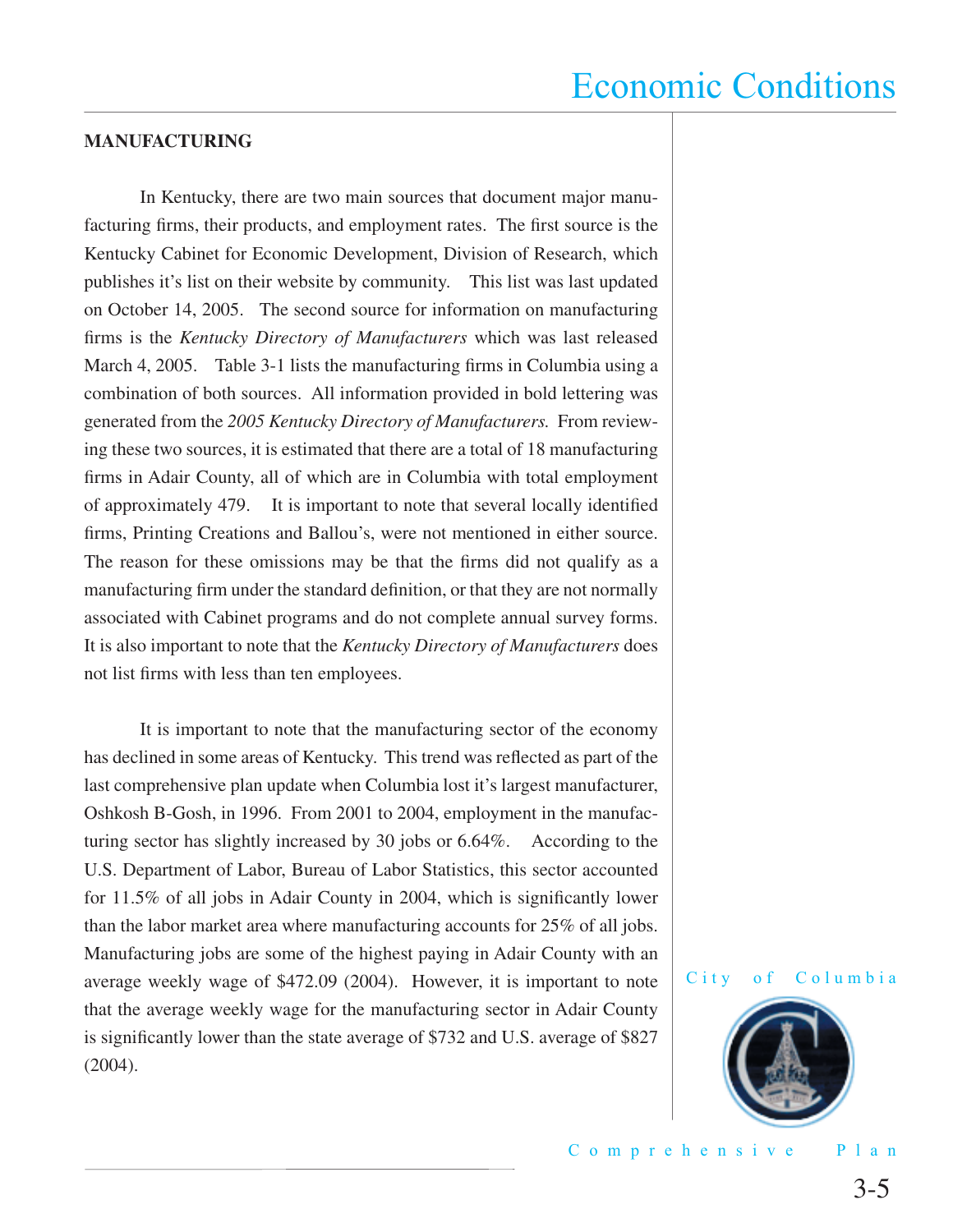#### TABLE 3-1 ADAIR COUNTY MANUFACTURING FIRMS 2004

| LOCATION/                                                                                 |                                                                                                           | <b>DATE</b>        |                   |
|-------------------------------------------------------------------------------------------|-----------------------------------------------------------------------------------------------------------|--------------------|-------------------|
| FIRM & ADDRESS                                                                            | PRODUCT                                                                                                   | <b>ESTABLISHED</b> | <b>EMPLOYMENT</b> |
| <b>COLUMBIA</b>                                                                           |                                                                                                           |                    |                   |
| <b>Adair Progress</b><br>98 Grant Lane<br>Columbia, KY 42728                              | Newspaper publishing                                                                                      | 1987               | 26                |
| FABCO Inc.<br>505 Fairgrounds Street<br>Columbia, KY 42728                                | Machine shop: arc & gas<br>welding, drilling, boring, cutting,<br>honing; structural steel<br>fabricating | 1980               | 9                 |
| <b>Farmland Publications</b><br>316 Public Square<br>Columbia, KY 42728                   | Newspaper publishing                                                                                      | 1989               | 5                 |
| Gaddie-Shamrock LLC<br>U.S. Hwy. 55 South<br>Columbia, KY 42728                           | Crushed limestone and<br>asphalt products                                                                 | 1938               | 87                |
| Green River Window &<br>Door Company<br>504 Fairgrounds Street<br>Columbia, KY 42728      | Wooden windows & doors for<br>log homes                                                                   | 1991               | 12                |
| Hancock Furniture Inc.<br>109 Fairgrounds Street<br>Columbia, KY 42728                    | Wooden bedroom & dining<br>room furniture. Custom<br>furniture-designing and<br>building.                 | 1979               | 4                 |
| <b>Garry Humphress &amp;</b><br>Sons Inc.<br>2153 Hovious Ridge Rd.<br>Columbia, KY 42728 | Antique reproduction<br>furniture                                                                         | 1974               | $\overline{2}$    |
| Image Analysis Inc.<br>1380 Burkesville Road<br>Columbia, KY 42728                        | <b>Medical devices</b>                                                                                    | 1992               | 10                |
| Imo Pump Inc.<br>211 Industrial Park Rd.<br>Columbia, KY 42728                            | Hydraulic pumps, fuel system<br>pumps.                                                                    | 1974               | 91                |
| J Downey & Son Lumber<br>1301 Greensburg Road<br>Columbia, KY 42728                       | Heading: hardwood, rough &<br>dimension lumber sawing                                                     | 1975               | 45                |
| Kentucky Tile & Lumber<br>US Hwy. 80 E.<br>Columbia, KY 42728                             | Hardwood lumber & pallet<br>materials                                                                     | 1958               | 70                |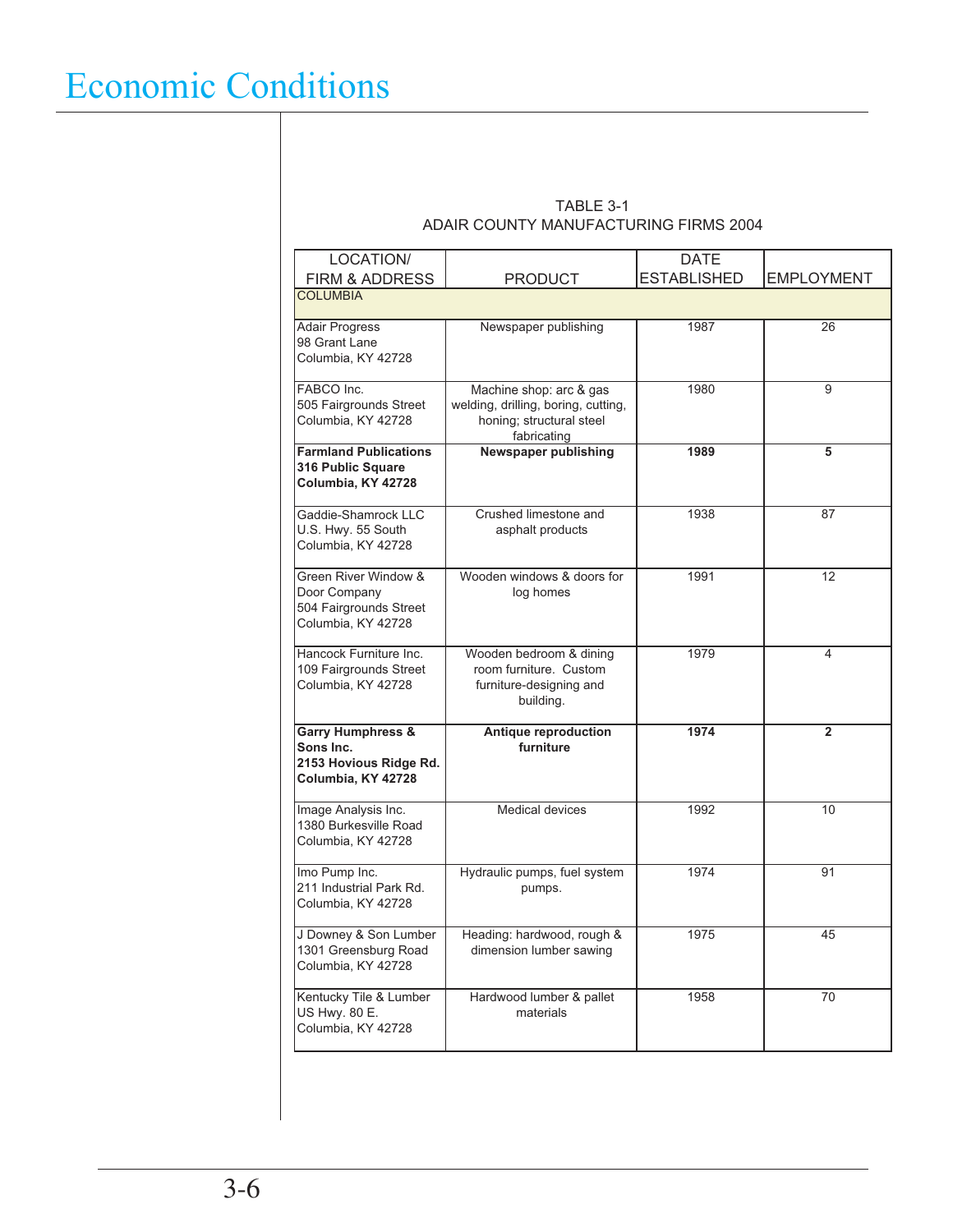| Long's Precision Die<br>Machining<br>584 C Long Road<br>Columbia, KY 42728              | Machine shop: surface,<br>centerless, & cylindrical<br>grinding, MIG welding, drilling,<br>boring, cutting, honing, mill<br>and lathe work.                            | 1988         | 2   |
|-----------------------------------------------------------------------------------------|------------------------------------------------------------------------------------------------------------------------------------------------------------------------|--------------|-----|
| <b>McCammich</b><br>Manufacturing Co.<br>132 Industrial Park Road<br>Columbia, KY 42728 | Furniture                                                                                                                                                              | 1997         | 43  |
| Northeastern Products<br>Corp.<br>Highway 61 S<br>Columbia, KY 42728                    | Sawdust processing:<br>animal bedding and smoking<br>sawdust                                                                                                           | 1986         | 14  |
| Old Craftsman Furniture<br>Shop<br>3511 Holmes Bend Road<br>Columbia, KY 42728          | Cherry bedroom furniture                                                                                                                                               | 1980         | 3   |
| Pyles Concrete Inc.<br>2576 Campbellsville Rd.<br>Columbia, KY 42728                    | Precast & ready-mixed<br>concrete                                                                                                                                      | 1962         | 20  |
| South Central Printing Inc<br>426 Wain Street<br>Columbia, KY 42728                     | Offset & letterpress printing:<br>calendars, book composing,<br>business forms and cards, tags<br>& labels, side & saddle stitch<br>binding, process color<br>printing | 1979         | 21  |
| WH Sandusky & Son Inc<br>178 Joe R. Barbee St.<br>Columbia, KY 42728                    | Sawing, planing mill:<br>hardwood, rough, dimension,<br>grade lumber & millwork                                                                                        | 1925         | 15  |
|                                                                                         |                                                                                                                                                                        | <b>TOTAL</b> | 479 |

Source: Kentucky Cabinet for Economic Development (10/14/05) Source: Kentucky Directory of Manufacturers, 2005



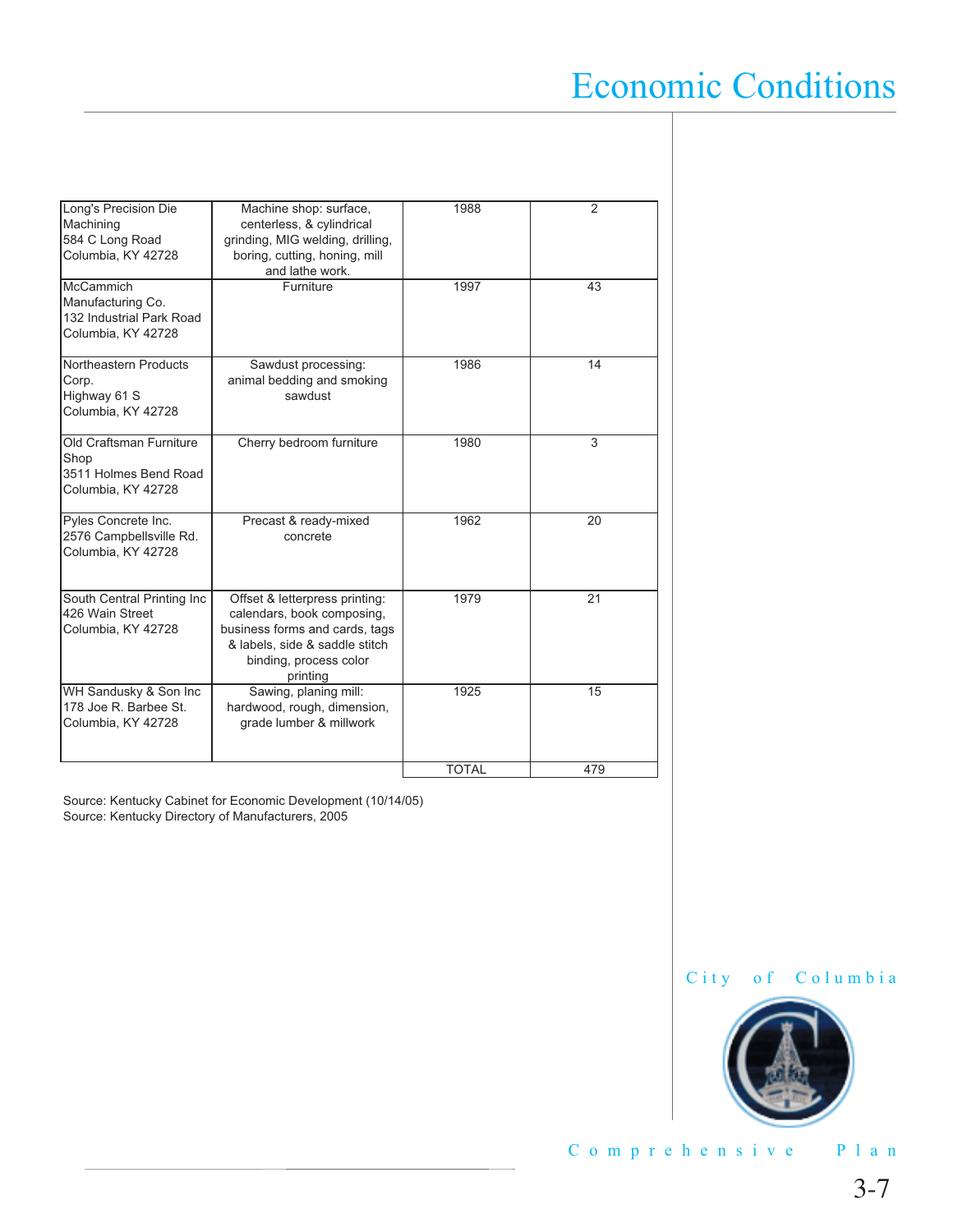#### **WHOLESALE AND RETAIL TRADE**

 The U.S. Department of Commerce periodically conducts a census of sales of retail and service industries, manufacturing, and wholesale trade sectors of the economy. The latest available census was conducted in 2002 and was published mid-2005. It is important to note that prior to 1997, the U.S. Standard Industrial Classification (SIC) was used for reporting and delineating business types. However, in 1997 the U.S. Census Bureau adopted the North American Industry Classification System (NAICS). The NAICS was developed jointly by the U.S., Canada, and Mexico in order to provide new comparability in statistics about business activity in North America. The adoption of this new classification system breaks time series since the data collected using the new definitions and codes are not identical to those used in previous economic censuses. While some categories under NAICS correlate to the previously used SIC codes, many have no direct correlation. Although, time series data needs to be maintained for comparability, the U.S. Census Bureau has determined that accurate comparisons cannot be made until previous census data are reclassified. As of the writing of the comprehensive plan, this reclassification has not occurred and is not available . Therefore, this section only compares data summarized in the 1997 and 2002 Economic Censuses as shown in detail on Table 3-2.

 In 1997, it was reported that there were 16 wholesale establishments in Adair County with sales of \$29,385,000 and 131 paid employees. By the year 2002, the number of wholesale establishments had decreased to 12 with specific sales and employment data being withheld to avoid the disclosure of individual companies. The number of paid employees was given a range of 20-99.

 In 1997, there were 65 retail establishments in Adair County with total sales of \$83,024,000 and 525 paid employees with an annual payroll of \$6,271,000. As of 2002, the number of retail establishments was reported to be 67, with an increase of total sales to \$106,552,000. The number of employees also increased to 570 with an annual payroll of \$8,146,000.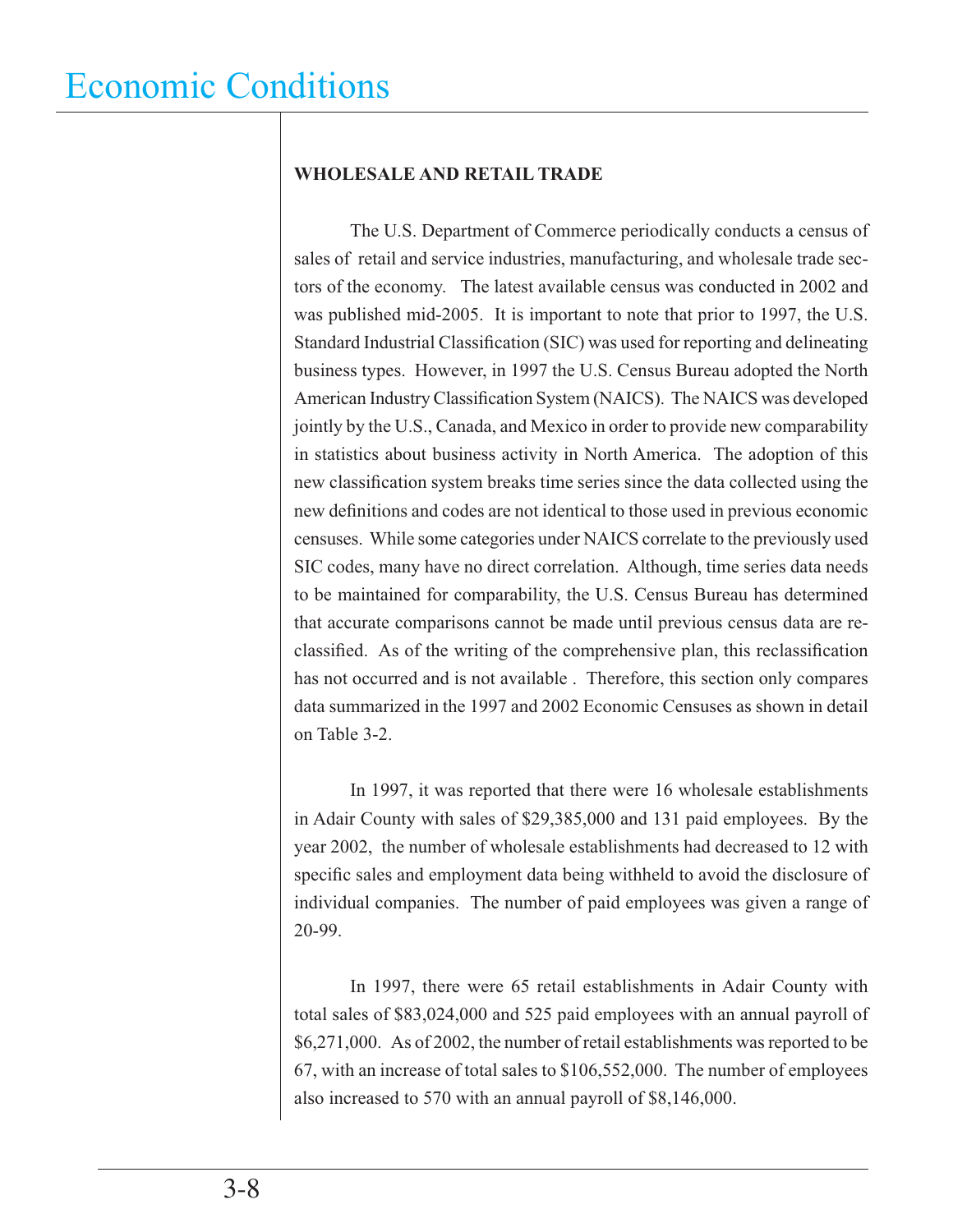#### **OTHER U.S. ECONOMIC CENSUS CATEGORIES**

 As described in previous sections the Department of Commerce conducted a Census of the Service Industry as a whole with several category listings using SIC codes until recently. In 1997, the classification of this sector of the economy was broken down into separate categories (NAICS codes) as shown in Table 3-2. Although this reclassification makes it difficult to compare with earlier 1987 or 1992 Census Data, the 2002 U.S. Economic Census data has recently been released. Therefore, the 1997 and 2002 census information on the separate sectors can be compared for the remaining sectors, most of which were previously listed under the "Service" Industry. It is important to note that Economic Census information is not available at the county level for the following sectors: Mining, Manufacturing, Utilities, Construction, Transportation and Warehousing, Finance and Insurance, and Management of Companies and Enterprises.

 Table 3-2 shows data for all sectors of the Adair County economy for which the 1997 and 2002 U.S. Census Information is available at the county level. From reviewing the chart it can be seen that the number of establishments for each separate sector have increased except in the areas of "Wholesale Trade", and "Administrative & Support, Waste Management and Remediation". However where information is available, it can be seen that "Accommodation, & Food Service" industry has decreased in Sales, Receipts and Annual Payroll and the number of employees. The only other sector that declined in the number of paid employees was "Wholesale Trade".



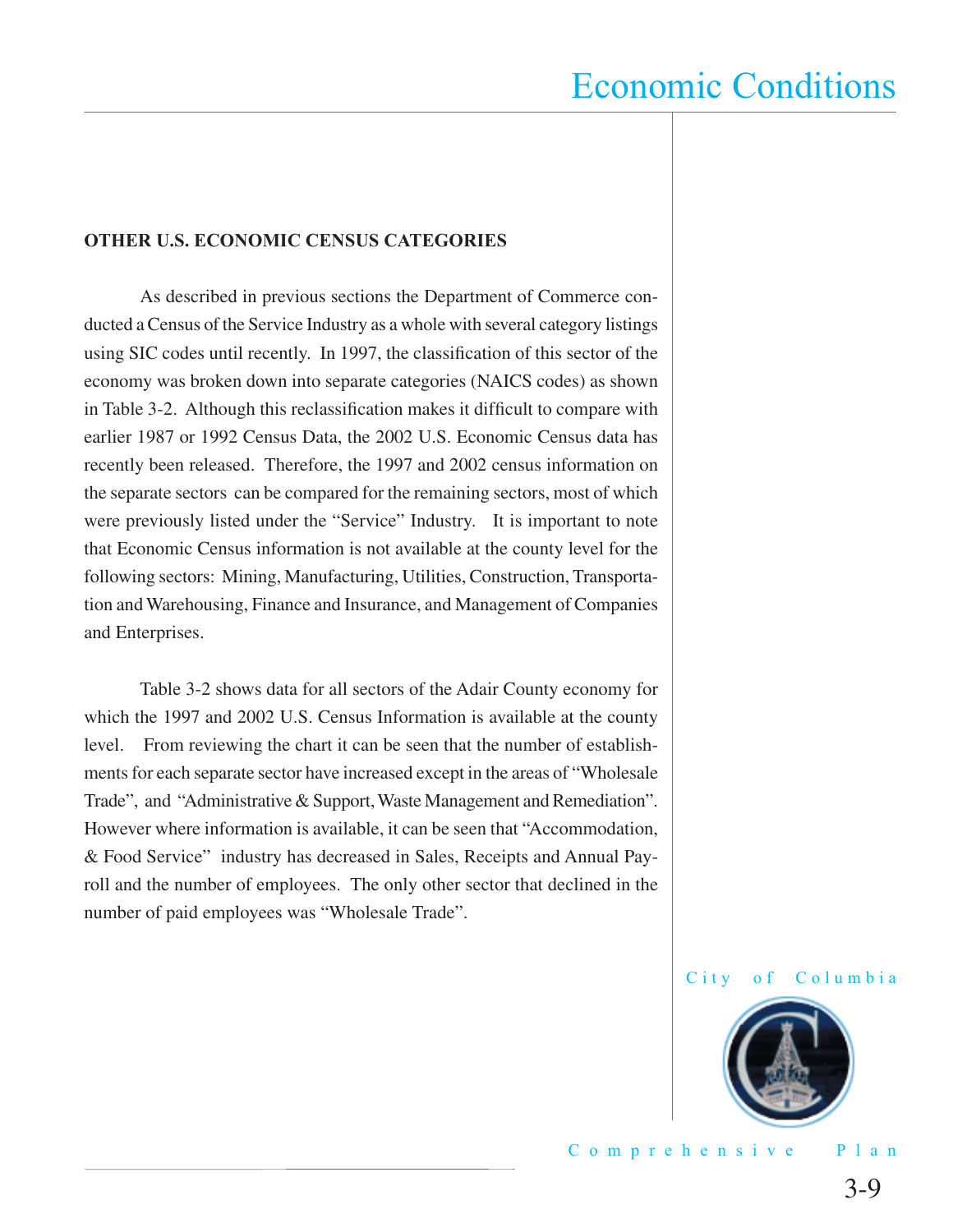# TABLE 3-2<br>SUMMARY OF U.S. ECONOMIC CENSUS<br>FOR ADAIR COUNTY SUMMARY OF U.S. ECONOMIC CENSUS FOR ADAIR COUNTY TABLE 3-2

|          |                                                                                                                                                                             | # of Establishments       |                   |              | Sales, Receipts, Etc.<br>(31,000)                                                     |               | Annual Payroll<br>(200) |                          | Paid Employees  |  |
|----------|-----------------------------------------------------------------------------------------------------------------------------------------------------------------------------|---------------------------|-------------------|--------------|---------------------------------------------------------------------------------------|---------------|-------------------------|--------------------------|-----------------|--|
|          |                                                                                                                                                                             | 1997                      | 2002              | 1997         | 2002                                                                                  | 1997          | 2002                    | 1997                     | 2002            |  |
| $3 - 10$ | Manufacturing                                                                                                                                                               | $\frac{1}{2}$             | $\frac{4}{2}$     | ≨            | $\frac{4}{2}$                                                                         | ≸             | $\frac{4}{2}$           | ≸                        | $\frac{4}{2}$   |  |
|          | Wholesale Trade                                                                                                                                                             | $\circ$<br>$\overline{ }$ | $\overline{2}$    | 29,385       | $\Box$                                                                                | 3,635         | $\Box$                  | 131                      | $(20-99)$       |  |
|          | Retail Trade                                                                                                                                                                | 65                        | 67                | 83,024       | 106,552                                                                               | 6,271         | 8,146                   | 525                      | 570             |  |
|          | Information                                                                                                                                                                 | ∠                         | $\circ$           | $\mathsf{z}$ | $\mathsf{Z}% _{T}=\mathsf{Z}_{T}\!\left( a,b\right) ,\ \mathsf{Z}_{T}=\mathsf{Z}_{T}$ | $\mathsf{z}$  | 970                     | Z                        | 62              |  |
|          | Real Estate & Rental<br>& Leasing                                                                                                                                           | $\circ$                   | $\overline{2}$    | 1,529        | 2,056                                                                                 | 223           | 419                     | $\overline{\mathcal{E}}$ | $\overline{4}$  |  |
|          | Professional, Scientific,<br>& Technical Services                                                                                                                           | ဖ                         | $\frac{8}{1}$     | 1,948        | 3,294                                                                                 | 630           | 1,074                   | 28                       | 53              |  |
|          | Administrative & Support & Waste<br>Management & Remediation                                                                                                                | ц,                        | 4                 | 104          | 430                                                                                   | 39            | 233                     | တ                        | $\overline{21}$ |  |
|          | Taxable & Exempt listed together)<br>Educational Services                                                                                                                   |                           | $\mathbf{\Omega}$ | $\Box$       | $\Box$                                                                                | $\hfill \Box$ | $\Box$                  | $(1 - 19)$               | $(20-99)$       |  |
|          | Taxable & Exempt listed together)<br>Health Care & Social Assistance                                                                                                        | 23                        | 36                | 14,727       | 42,998                                                                                | 7,597         | 21,349                  | 353                      | 900             |  |
|          | Taxable & Exempt listed together)<br>Arts, Entertainment & Recreation                                                                                                       |                           | 3                 | $\Box$       | ≏                                                                                     | $\Box$        | $\Omega$                | $(1 - 19)$               | $(1 - 19)$      |  |
|          | Accomodation & Food Services                                                                                                                                                | တ                         | 22                | 7,269        | 7,143                                                                                 | 2,006         | 1,793                   | 221                      | 200             |  |
|          | Other Services (except public<br>administration)                                                                                                                            | Μ                         | $\overline{1}$    | 2,294        | $\Box$                                                                                | 616           | $\Box$                  | $\overline{3}$           | $(20-99)$       |  |
|          | D - Withheld to avoid disclosing data of individual companies; data are included in higher level totals<br>N - Not available<br>Sources: 1997 and 2002 U.S. Economic Census |                           |                   |              |                                                                                       |               |                         |                          |                 |  |

### Economic Conditions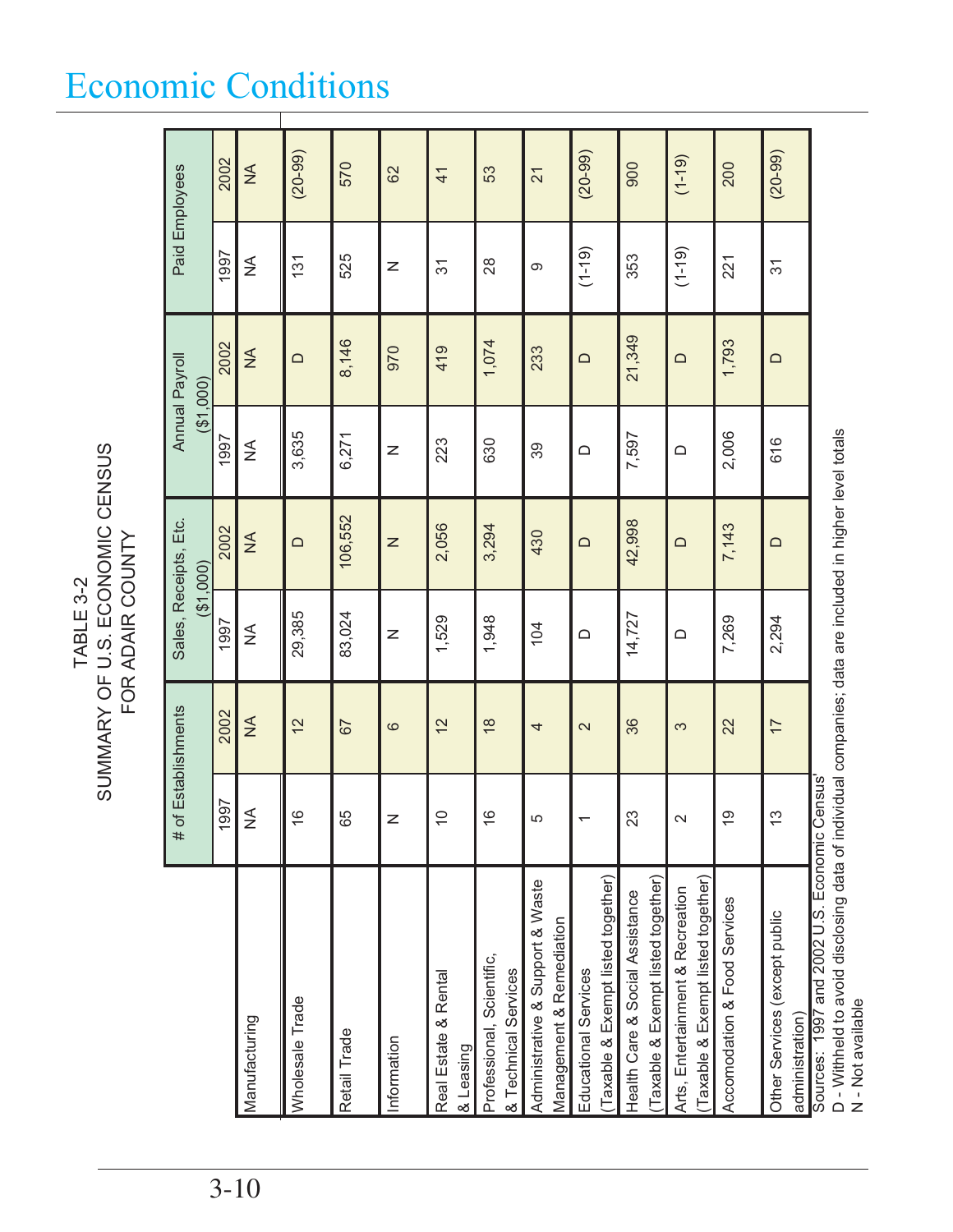#### **AGRICULTURE**

 According to estimates released by the Kentucky Workforce Development Cabinet, Department for Employment Services, there were approximately 694 persons employed in the Adair County agricultural industry in 2004. This represents approximately 14% of the total available labor in the county but higher than reported in 1994 when there were 652 persons employed in this industry. Although agricultural activity and employment have declined somewhat as the county becomes more urbanized, agriculture continues to be important to the county's economy and rural character.

 Table 3-4 presents agricultural statistics for Adair County. According to the Kentucky Agricultural Statistics Service, there were 210 (13.1%) less farms in Adair County in 2002 as compared to 1982. Over this same time period, the number of acres in farms has also slightly decreased from 173,510 acres in 1982 to 170,407 acres in 2002. However, it is important to note that the number of harvested cropland actually increased by 6,386 acres (15.3%) from 1982 to 2002. These numbers can be attributed to the fact that many farm operations are consolidating as farmers sell out to other farmers or developers. Therefore, active agricultural operations are declining in number but harvesting more crops. Table 3-4 also presents statistics on major crop and livestock production in the county for 2003-2004. In 2003, Adair County ranked second in the state out of 120 counties for milk production, tenth for all cattle and calves, and eleventh for beef cows.

 The 2002 Census of Agriculture currently reports that there were 1,395 farms in Adair County with 170,407 acres of land in farms. In 2002, the average estimated value of all land and building per farm is \$191,623 with an estimated average value of all machinery and equipment being \$32,367. The total market value of agricultural products sold are \$31,288,000 with a \$22,429 average per farm. Farm size and value of sales varied as follows:

TABLE 3-3 - FARMS BY SIZE IN 2002

| <b>ACREAGE</b>      | <b>NUMBER</b> |
|---------------------|---------------|
| 1 to 9 acres        | 67            |
| 10 to 49 acres      | 373           |
| 50 to 179 acres     | 693           |
| 180 to 499 acres    | 221           |
| 500 to 999 acres    | 37            |
| 1,000 acres or more |               |

City of Columbia

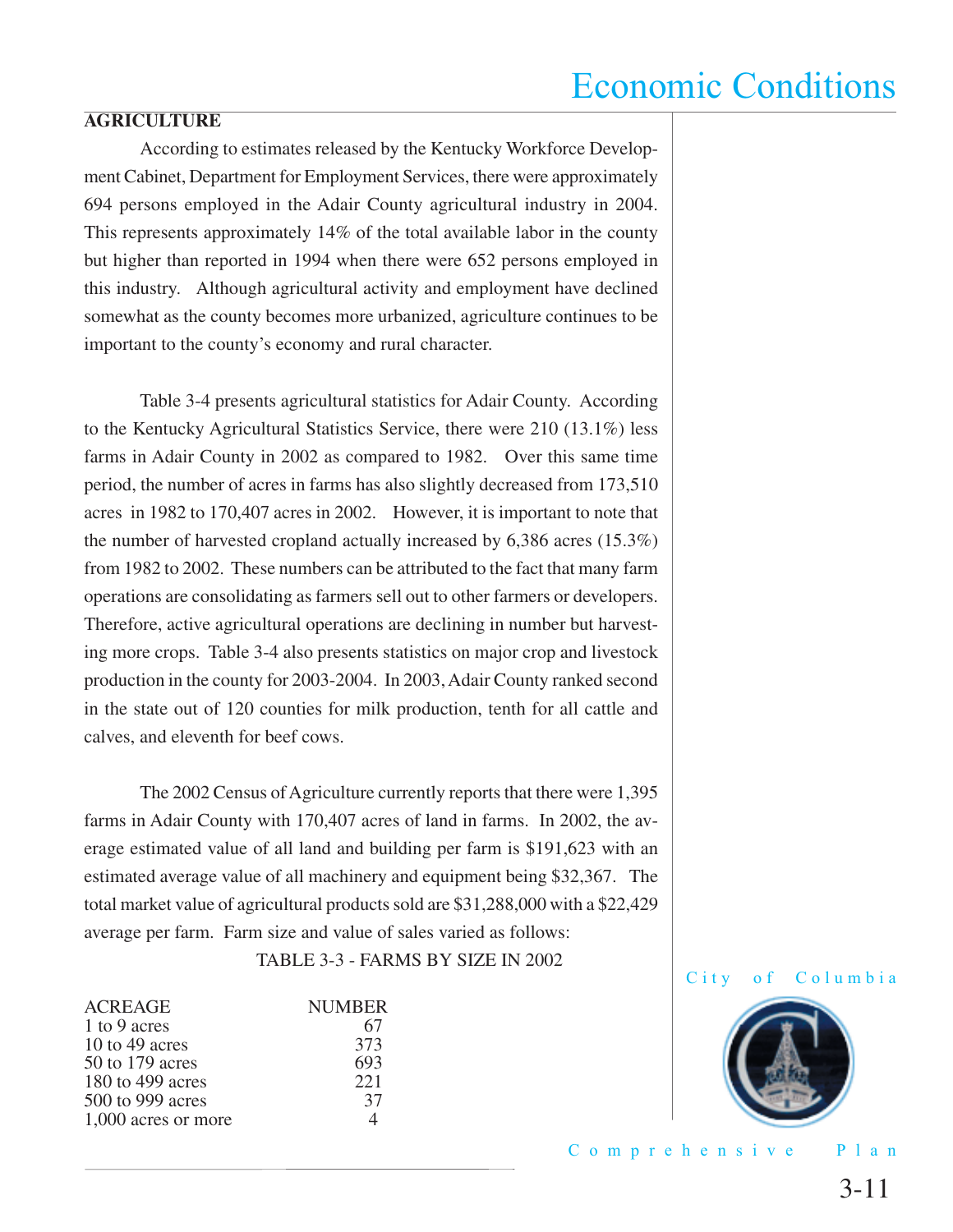#### FARMS BY VALUE OF SALES IN 2002

|                      | <b>NUMBER</b> |
|----------------------|---------------|
| Less than $$2,500$   | 497           |
| \$2,500 to \$4,999   | 189           |
| \$5,000 to \$9,999   | 243           |
| \$10,000 to \$24,999 | 263           |
| \$25,000 to \$49,999 | 93            |
| \$50,000 to \$99,999 | 43            |
| \$100,000 or more    | 67            |

 As can be seen from the information presented above, most farms in Adair County are between 50 and 179 acres. In addition, many farms have sales less than \$2,500 with most ranging from \$5,000 to \$25,000. In 2002 there were approximately 67 farms that had sales over \$100,000.

|                              |                  | # OF FARM      | <b>HARVESTED</b>  |                |
|------------------------------|------------------|----------------|-------------------|----------------|
| <b>YEAR</b>                  | # OF FARMS       | <b>ACRES</b>   | <b>CROPLAND</b>   |                |
| 1982                         | 1,605            | 173,510        | 41.704            |                |
| 1987                         | 1,491            | 174,127        | 44,223            |                |
| 1992                         | 1,482            | 177,858        | 45,175            |                |
| 1997                         | 1,486            | 165,725        | 45,108            |                |
| 2002                         | 1,395            | 170.407        | 48,090            |                |
|                              |                  |                |                   |                |
|                              | <b>ACRES</b>     |                |                   | <b>KY</b>      |
| <b>2003 CROPS</b>            | <b>HARVESTED</b> | <b>YIELD</b>   | <b>PRODUCTION</b> | <b>RANK</b>    |
| CORN FOR GRAIN (BU)          | 4,500            | 83             | 373,500           | 45             |
| SOYBEANS (BU)                | 1,900            | 40             | 76,000            | 58             |
| <b>WHEAT FOR GRAIN (BU)</b>  | $\star$          | $\star$        |                   | $\star$        |
| <b>GRAIN SORGHUM (BU)</b>    | $\star$          | $\star$        | $\star$           | $\star$        |
| <b>BURLEY TOBACCO (LBS)</b>  | 1,150            | 1.725          | 1,985,000         | 39             |
| DK FIRED TOBACCO (LBS)       | ÷                | ÷              |                   | $\star$        |
| DK AIR TOBACCO (LBS)         | $\star$          | $\star$        | $\star$           | $\star$        |
| ALFALFA HAY (TONS)           | 2,600            | 5.3            | 13,780            | 22             |
| ALL OTHER HAY (TONS)         | 41.000           | 2.7            | 110.700           | $\overline{7}$ |
| <b>BARLEY FOR GRAIN (BU)</b> |                  | $\star$        |                   | $\star$        |
|                              |                  |                |                   |                |
| <b>LIVESTOCK &amp; MILK</b>  | <b>NUMBER</b>    | <b>KY RANK</b> |                   |                |
| <b>JANUARY 1. 2004:</b>      |                  |                |                   |                |
| ALL CATTLE & CALVES          | 47,000           | 10             |                   |                |
| JANUARY 1, 2003=4:           |                  |                |                   |                |
| <b>BEEF COWS</b>             | 21,000           | 11             |                   |                |
| 2003 MILK PRODUCTION         |                  |                |                   |                |
| $(000)$ lbs                  | 90,000           | 2              |                   |                |
|                              |                  |                |                   |                |
|                              |                  |                |                   |                |
|                              |                  |                |                   |                |
| 2003 CASH RECIEPTS           | <b>DOLLARS</b>   | <b>KY RANK</b> |                   |                |
| <b>CROPS</b>                 | \$6,585,000      | 65             |                   |                |
| <b>LIVESTOCK</b>             | \$25,851,000     | 19             |                   |                |
| <b>TOTAL CASH RECIEPTS</b>   | \$32,436,000     | 33             |                   |                |

#### TABLE 3- 4 ADAIR COUNTY AGRICULTURAL INFORMATIO N

\* None or no estimate available

Source: 2003-2004 Kentucky Agricultural Statistics, Kentucky Agricultural Statistics Service. December 2004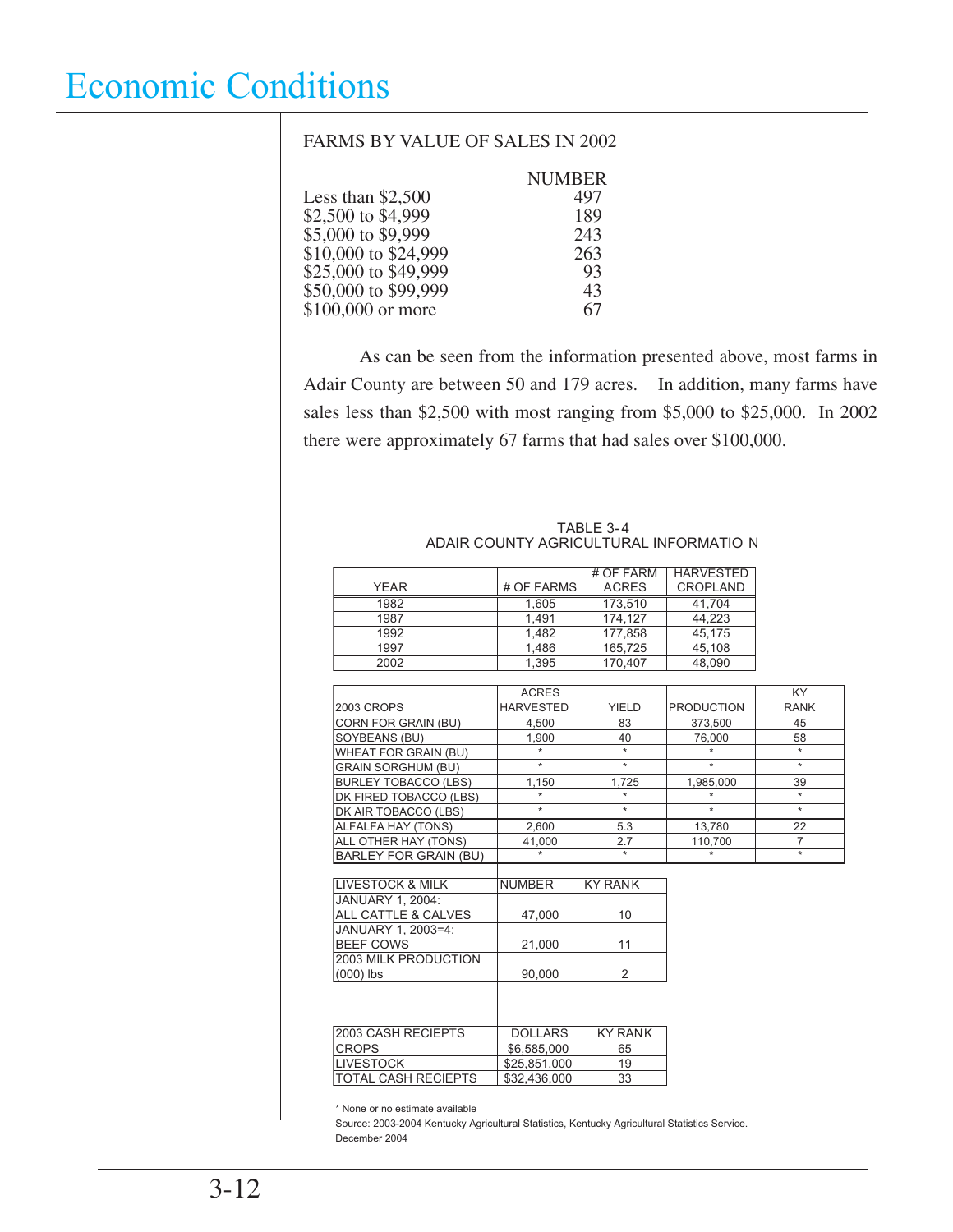#### **TOURISM**

 The Kentucky Department of Travel Development analyzes the economic impact of Kentucky's tourism and travel industry. Two key areas analyzed at the county level are travel expenditures and tourism industry employment. Tourism and travel industry employment for Adair County, the Southern Kentucky Lakes and the State of Kentucky are shown in Figure 3-3 for the years 1993, 1998, and 2003. Over the last ten years, tourism and travel industry employment has significantly increased  $(55.5%)$  in Adair County while the increases for the Southern Lakes Region, and Kentucky have only moderately increased.

 Figure 3-4 shows travel expenditures for the same period. Travel expenditures in Adair County and Southern Lakes Region has also significantly increased despite a statewide decrease of -16.40% over this same period. From 1993 to 2003 travel expenditures increased by 86.49% for Adair County and 58.25% for the Southern Lakes Region.

#### **CIVILIAN LABOR FORCE**

The civilian labor force is defined as the sum of both employed and unemployed persons 16 years of age and older, excluding armed forces personnel and persons in penal and mental institutions, sanitariums and homes for the aged, infirm, and needy. Persons "not in the labor force" include those not classified as employed or unemployed and include:

-retired persons,

-persons engaged in their own housework,

-persons not working while attending school,

-persons unable to work because of a long term illness

-persons discouraged from seeking work because of personal or job market factors, and

-persons who are voluntarily idle.



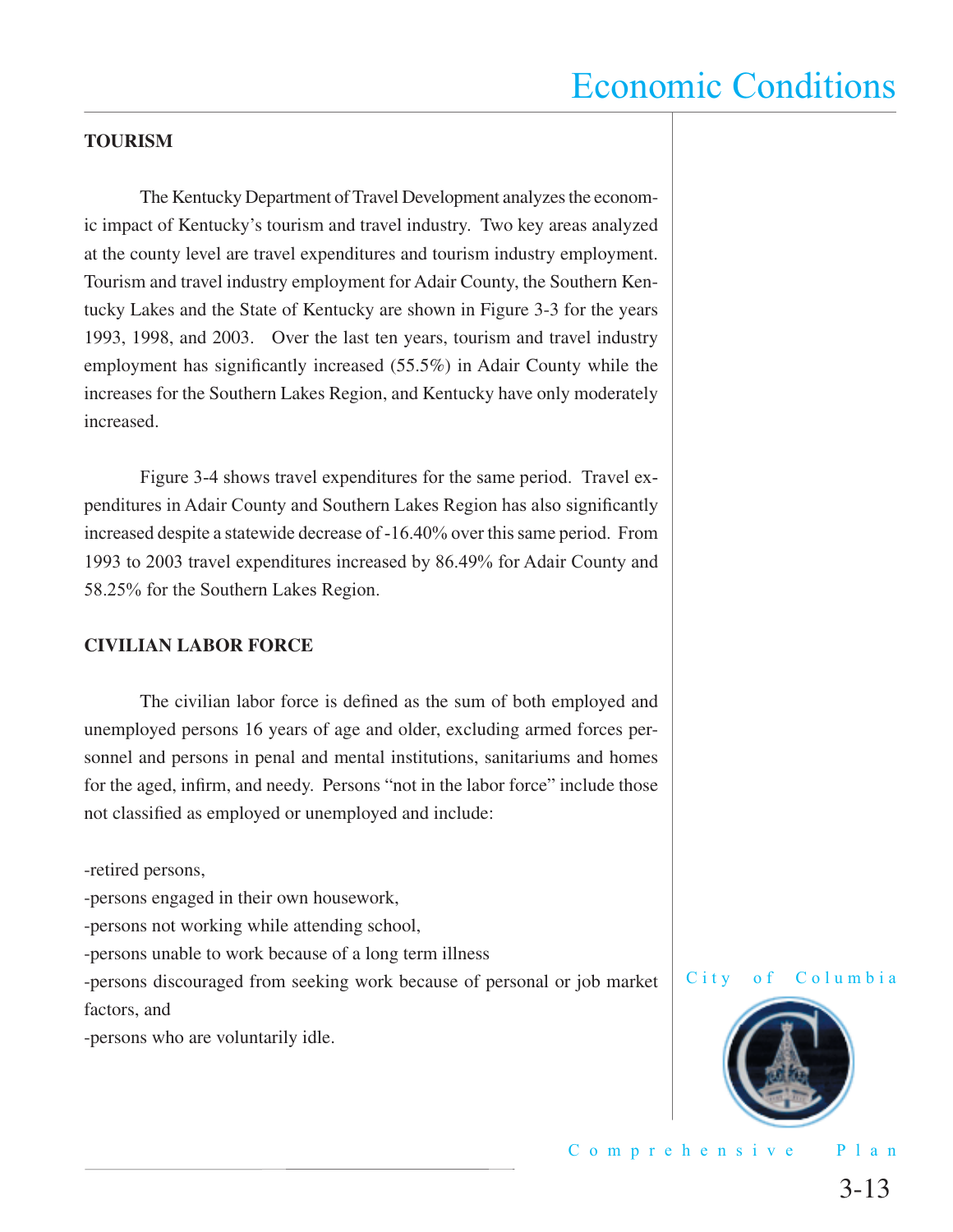The Adair County labor market includes the adjoining counties of Barren, Casey, Clinton, Cumberland, Green, Marion, Metcalfe, Pulaski, Russell, and Taylor. The labor force characteristics of Adair County and the labor market area as a whole are shown in Table 3-5. In 2004, Adair County had a civilian labor force of 8,509 with 8,081 persons being employed and 428 being unemployed. At this time the unemployment rate was 5.1%. By August of 2005, the U.S. Department of Labor Statistics show that there were 8,591 persons in the civilian labor force with a lowered unemployed rate of 4.4% for the county. This trend is also seen in the labor market area. In 2004, there was a civilian labor force of 108,491 persons, Of this number, 103,425 were employed and 5,526 were unemployed with an unemployment rate of 5.1%. However, by August of 2005, the number of persons in labor market area labor force had also increased by 1,264 or 1.2% with a reduction in unemployed persons of 337 or 6%, From 2004 to August 2005, the unemployment rate also decreased from 5.1% to 4.7% in the labor market area.

#### **UNEMPLOYMENT**

 Figure 3-5 shows the annual unemployment rates for the U.S., Kentucky, Labor Market Area, and Adair County over the past five years. From this chart it can be seen that unemployment rates for Adair County and its labor market area have typically been higher that the U.S. and state of Kentucky. However, while the unemployment rates for the nation and state have been increasing since 2000, they have been fluctuating for Adair County and the labor market. While Adair County's unemployment rate has been slightly above the U.S. and the state of Kentucky in the past, it has always been lower than the labor market area. As of 2004, the unemployment rate for Adair County was lower than the U.S., Kentucky, and Labor Market Area. It is important to note the unemployment rate for Adair County has significantly decreased since the update of the last plan when unemployment had reached 15.7% due to the closing of several major manufacturers in the region.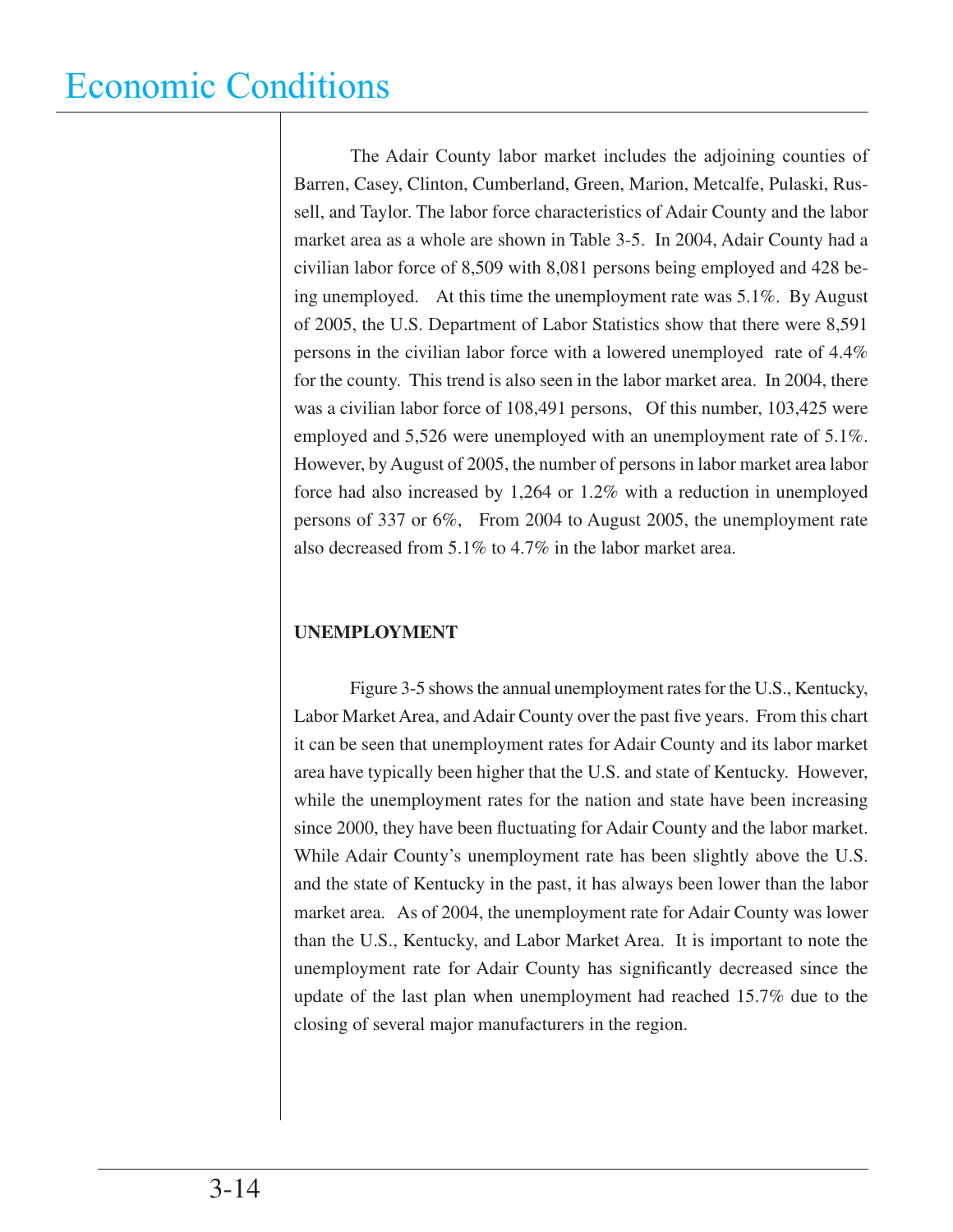

|                         |         |         |         | % CHANGE  |
|-------------------------|---------|---------|---------|-----------|
|                         | 1993    | 1998    | 2003    | 1993-2003 |
| <b>JADAIR COUNTY</b>    | 218     | 254     | 339     | 55.50%    |
| <b>IS. LAKES REGION</b> | 6.686   | 7.470   | 7.973   | 19.25%    |
| <b>IKENTUCKY</b>        | 142.518 | 148.041 | 162,000 | 13.67%    |





|                         |                 |                 |                | %CHANGE   |
|-------------------------|-----------------|-----------------|----------------|-----------|
|                         | 1993            | 1998            | 2003           | 1993-2003 |
| <b>JADAIR COUNTY</b>    | \$8.394.240     | \$12.185.508    | \$15,654,513   | 86.49%    |
| <b>IS. LAKES REGION</b> | \$234,058,920   | \$308,897.927   | \$370,401.785  | 58.25%    |
| <b>KENTUCKY</b>         | \$6.787.945.251 | \$4,861,286,073 | S5.674.778.799 | $-16.40%$ |

Source: Kentucky Department of Travel, Development Division of Marketing and Advertising "Economic Impact of Kentucky's Tourism and Travel Industry

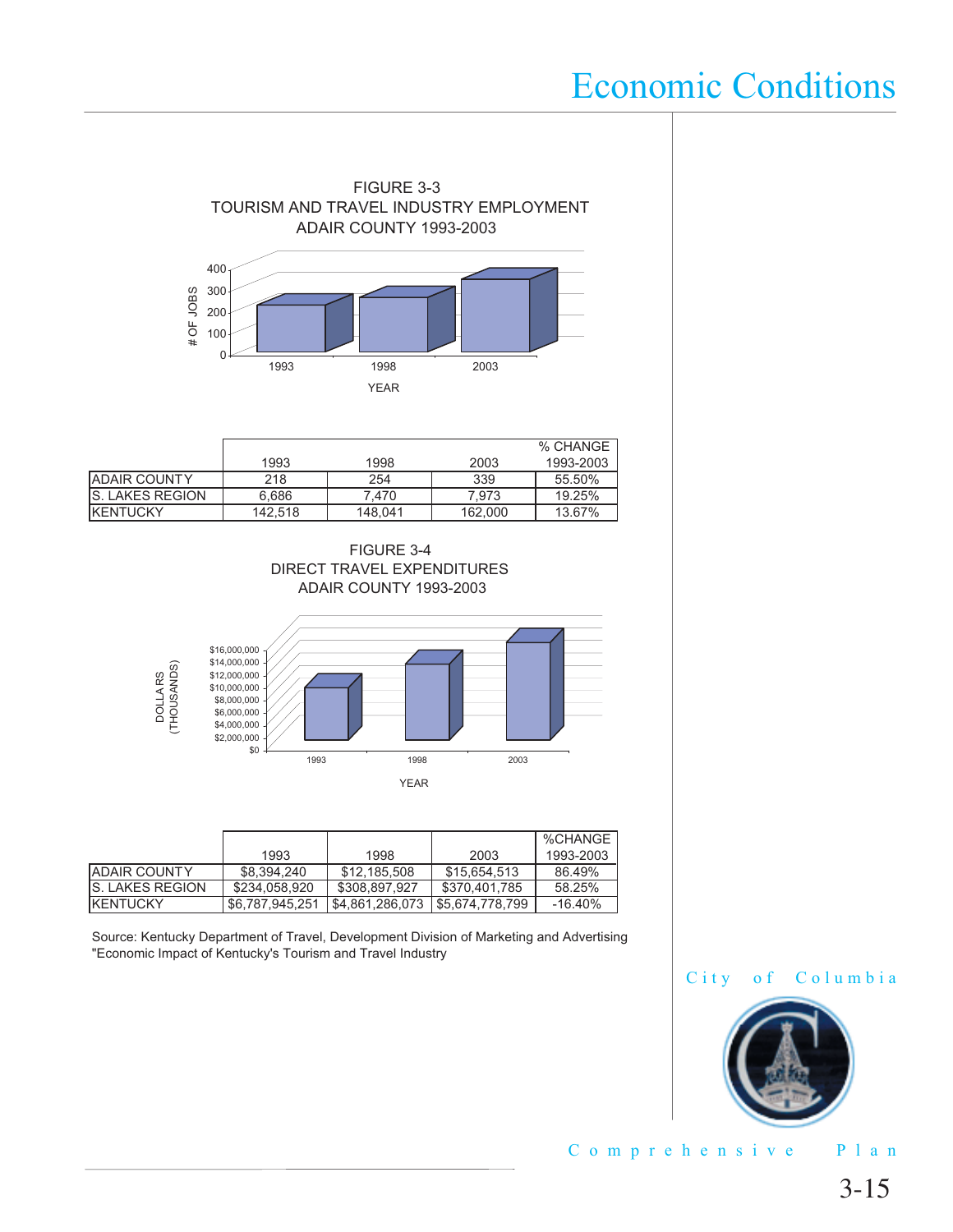#### ADAIR COUNTY LABOR MARKET TABLE 3-5 CIVILIAN LABOR FORCE ESTIMATES 2004

|               | <b>CIVILIAN</b><br><b>LABOR</b> |                 |                   | <b>UNEMPLOYMENT</b> |
|---------------|---------------------------------|-----------------|-------------------|---------------------|
| <b>COUNTY</b> | <b>FORCE</b>                    | <b>EMPLOYED</b> | <b>UNEMPLOYED</b> | <b>RATE</b>         |
| Adair         | 8.509                           | 8,081           | 428               | 5.0%                |
| Labor Market  |                                 |                 |                   |                     |
| Area Totals   | 108,951                         | 105,026         | 5,189             | 5.1%                |

Source: U.S. Department of Labor, Bureau of Labor Statistics



Source: U.S. Department of Commerce, Bureau of Labor Statistics

| <b>YEAR</b> | U.S. | KENTUCKY | <b>LABOR</b>  | <b>ADAIR</b>  |
|-------------|------|----------|---------------|---------------|
|             |      |          | <b>MARKET</b> | <b>COUNTY</b> |
| 2000        | 4.0  | 4.1      | 6.0           | 5.6           |
| 2001        |      | 5.4      | 6.6           |               |
| 2002        | 5.8  | 5.6      | 6.5           | 5.3           |
| 2003        | 6.0  | 6.2      | 7.3           | 6.2           |
| 2004        | 5.5  | 5.3      | 5.1           | 5.0           |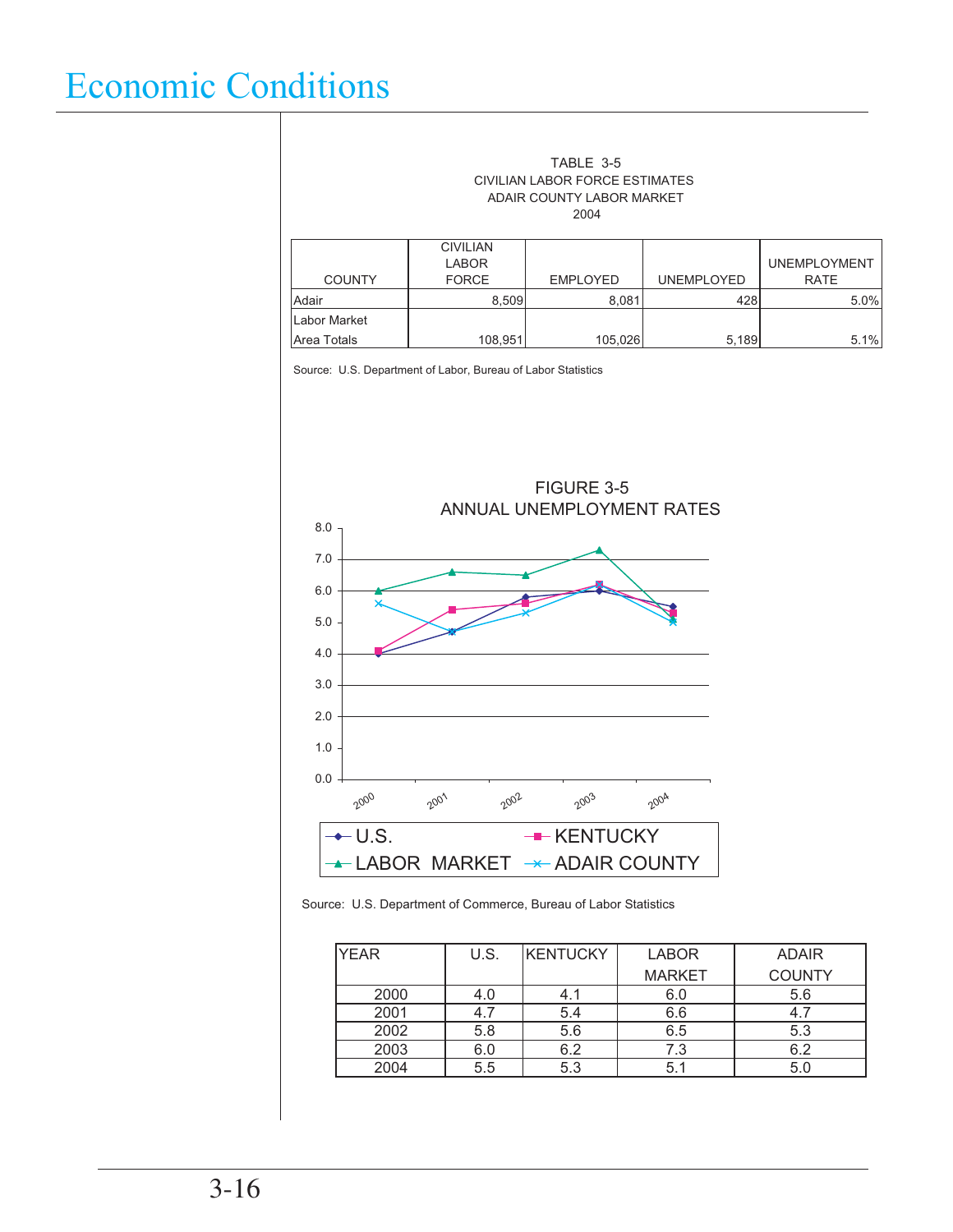EMPLOYED PERSONS 16 AND OVER BY INDUSTRY, 2000<br>FOR ADAIR COUNTY AND THE CITY OF COLUMBIA EMPLOYED PERSONS 16 AND OVER BY INDUSTRY, 2000FOR ADAIR COUNTY AND THE CITY OF COLUMBIA TABLE 3-6 TABLE 3-6

| INDUSTRY                                                  | <b>ADAIR</b>   | PERCENTAGE | CITY OF              | PERCENTAGE |
|-----------------------------------------------------------|----------------|------------|----------------------|------------|
|                                                           | <b>TAINDOC</b> |            | <b>AIBIND10C</b>     |            |
| ρū<br>Agriculture, forestry, fishing and hunting, mini    | 625            | 8.5%       | $\overset{\circ}{=}$ | 1.0%       |
| Construction                                              | 641            | 8.7%       | 130                  | 8.3%       |
| Manufacturing                                             | 1.393          | 19.0%      | 198                  | 12.7%      |
| Wholesale Trade                                           | 224            | 3.1%       | 50                   | 3.2%       |
| Retail Trade                                              | 715            | 9.8%       | 158                  | 10.1%      |
| Transportation and warehousing, and utilities             | 328            | 4.5%       | 71                   | 4.5%       |
| ntormation                                                | 121            | 1.7%       | $\overline{a}$       | 2.6%       |
| Finance, insurance, real estate, and rental and leasing   | 347            | 4.7%       | 130                  | 8.3%       |
| Professional, scientific, management, administrative      | 192            | 2.6%       |                      | 0.0%       |
| Educational, health and social services                   | 1,813          | 24.7%      | 574                  | 36.7%      |
| poodsvc<br>Arts, entertainment, recreation, accommodation | 299            | 4.1%       | 75                   | 4.8%       |
| Other services (except public administration)             | 373            | 5.1%       | Й6                   | 4.9%       |
| Public Administration                                     | 260            | 3.5%       | 46                   | 2.9%       |
| ≏<br>TOTAL EMPLOYE                                        | 7,331          | $100.0\%$  | 1,564                | 100.0%     |
| $\mathsf{C}$<br>C = c<br>C<br>C<br>:<br>د                 |                |            |                      |            |

Source: 2000 U.S. Census Source: 2000 U.S. Census

Comprehensive Plan

City of Columbia



### Economic Conditions

3-17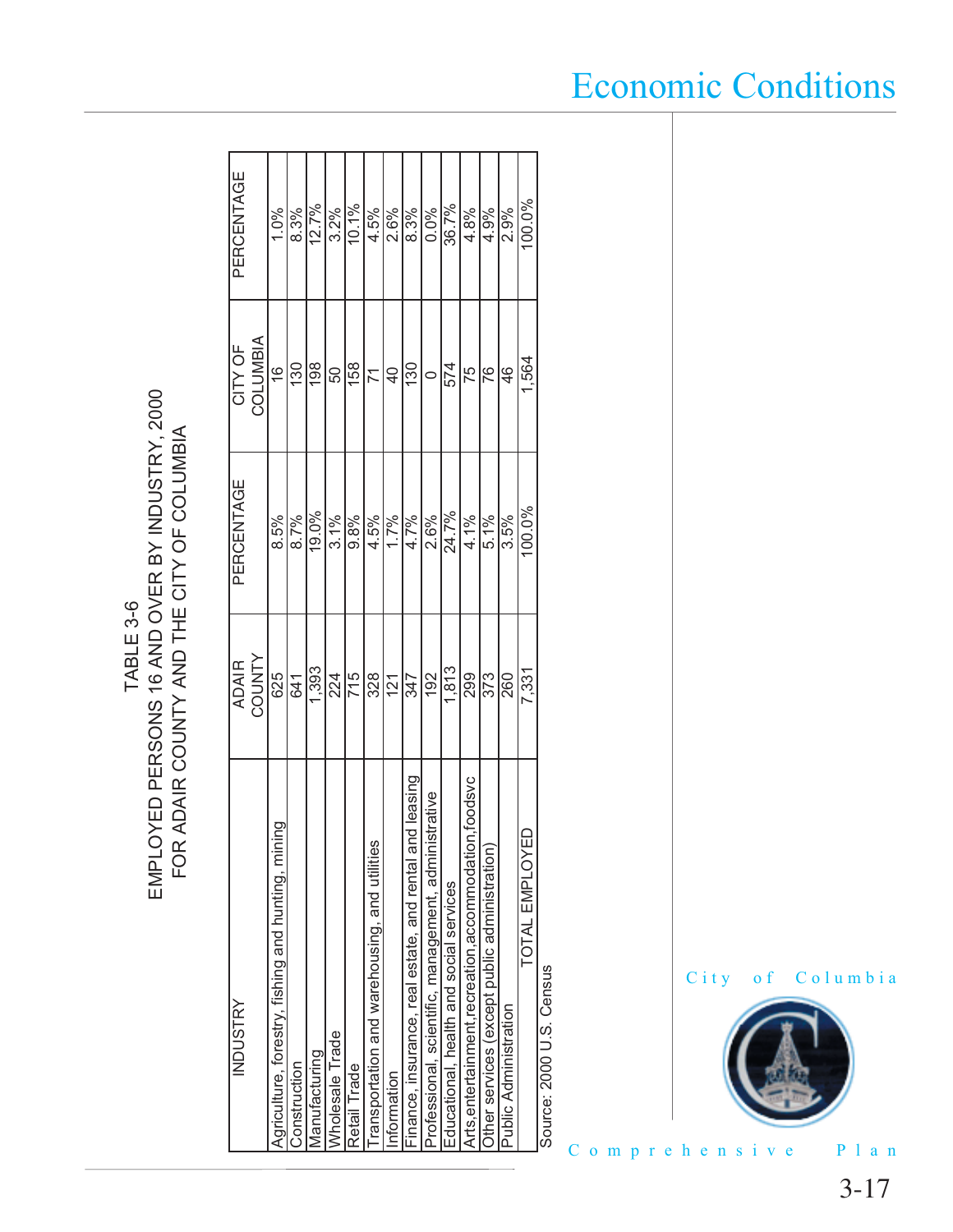#### **EMPLOYMENT OF ADAIR COUNTY RESIDENTS**

 The civilian labor force of Adair County and the City of Columbia is employed in a wide range of industries as shown in Table 3-6. This information is obtained from the U.S. Census and does not reflect the location of employment. As of 2000, more residents (24.7%) of Adair County were employed in the "Educational, Health, and Social Services" sector of the economy. Manufacturing employment ranked second with 19% of Adair County residents being employed in this sector. Retail Trade was the third largest sector of employment with 9.8% of county residents being employed in this sector. The civilian labor force in the City of Columbia is very similar to that of Adair County with the most residents (36.7%) also being employed in "Educational, Health, and Social Services". Manufacturing ranked second in terms of employment of city residents with Retail trade being ranked third.

 The employment of Adair County and Columbia residents has changed somewhat since the 1990 U.S. Census. At that time, the majority of county residents were employed in Manufacturing (35%), Retail Trade (13%) and Agriculture, Forestry and Fisheries (11%). In Columbia, residents were employed in Manufacturing (24%), Retail Trade (21%) and Educational Services  $(13\%).$ 

#### **COMMUTING PATTERNS**

 Table 3-7 details the commuting patterns of Adair County residents in 2000 according to the U.S. Census. As of the year 2000, there were 7,222 workers who lived in Adair County. Of this number, the majority (62.3%) of workers lived and worked in the county. Of the 5,431 workers who work in the county, 17.1% commute into the county from elsewhere.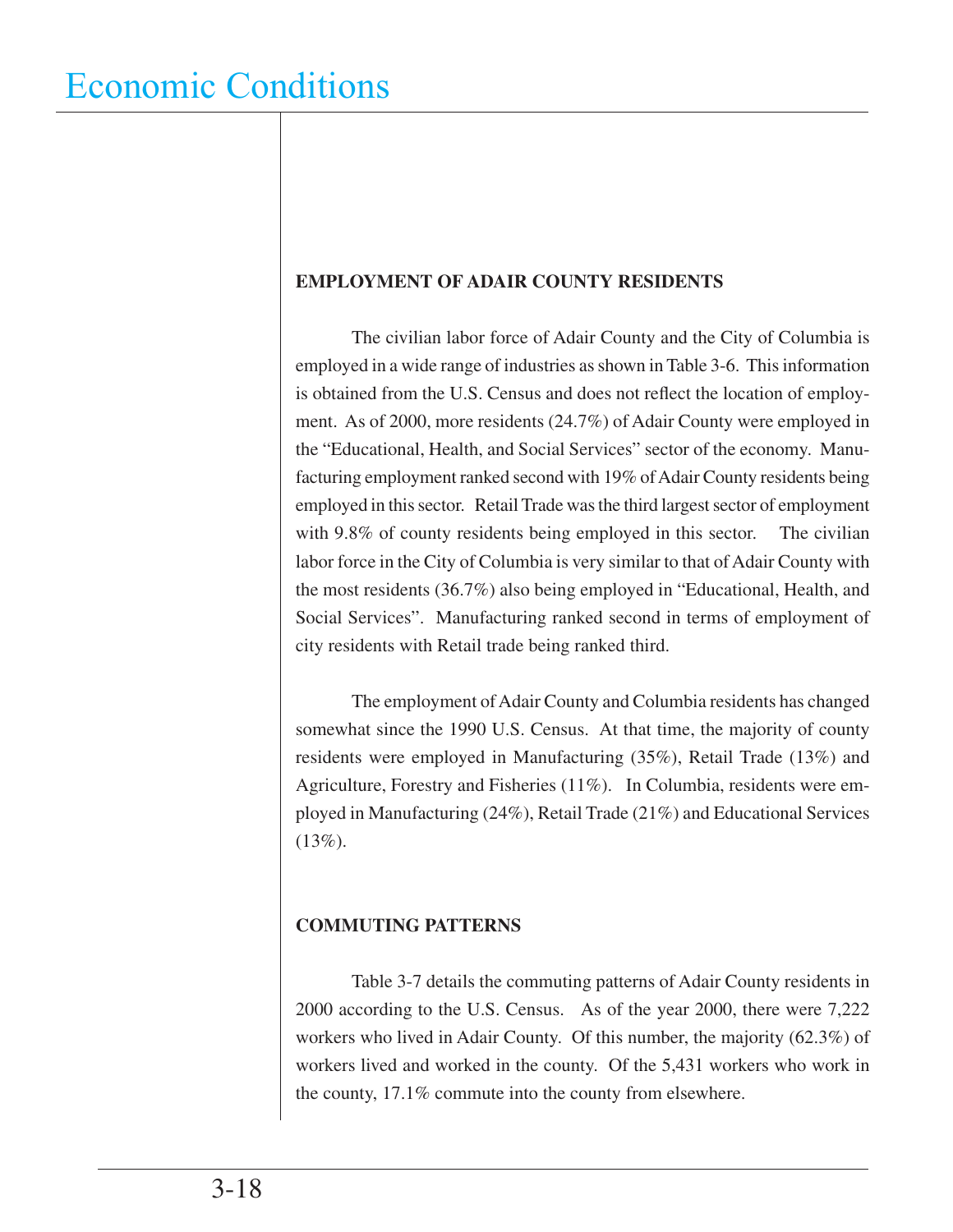#### **TABLE 3-7 ADAIR COUNTY COMMUTING PATTERENS**

#### WORKERS WHO LIVE IN THE COUNTY

- 4,500 62.3% Live and work in the County
- 2,722 37.7% Live in the county, work elsewhere
- **7,222 Total workers who live in the county**

#### WORKERS WHO WORK IN THE COUNTY

| 5,431 | Total workers who work in the county     |
|-------|------------------------------------------|
| 931   | 17.1% Work in the county, live elsewhere |
| 4,500 | 82.9% Work and live in the county        |

 Table 3-8 examines the commuting patterns of workers residing in Adair County. The majority of Adair County residents commute into other counties in Kentucky while only 52 commute out-of-state. It is interesting to note that the Kentucky State Data Center ranked counties by the percent of workers commuting to work outside of their resident County. Out of 120 Kentucky Counties, Spencer County was ranked number 1 with 77.9% of its residents commuting out of the county to work. Jefferson County was ranked 120th with only 7.7% of its residents commuting out the county to work. By comparison, Adair County ranked 69th with 37.7% of its residents commuting elsewhere.

#### **TABLE 3-8 PRIMARY AREAS THAT ADAIR COUNTY RESIDENTS COMMUTE TO:**

Taylor County 688 workers<br>
Russell County 605 workers Russell County 605 workers<br>
Metcalfe County 231 workers Metcalfe County 231 workers<br>Barren County 230 workers Barren County 230 workers<br>Casey County 148 workers Casey County 148 workers<br>Cumberland County 112 workers Cumberland County 112 workers<br>Green County 105 workers Green County 105 workers<br>Jefferson County 102 workers Jefferson County

**KENTUCKY TOTAL 7,170**<br>Taylor County 688 workers



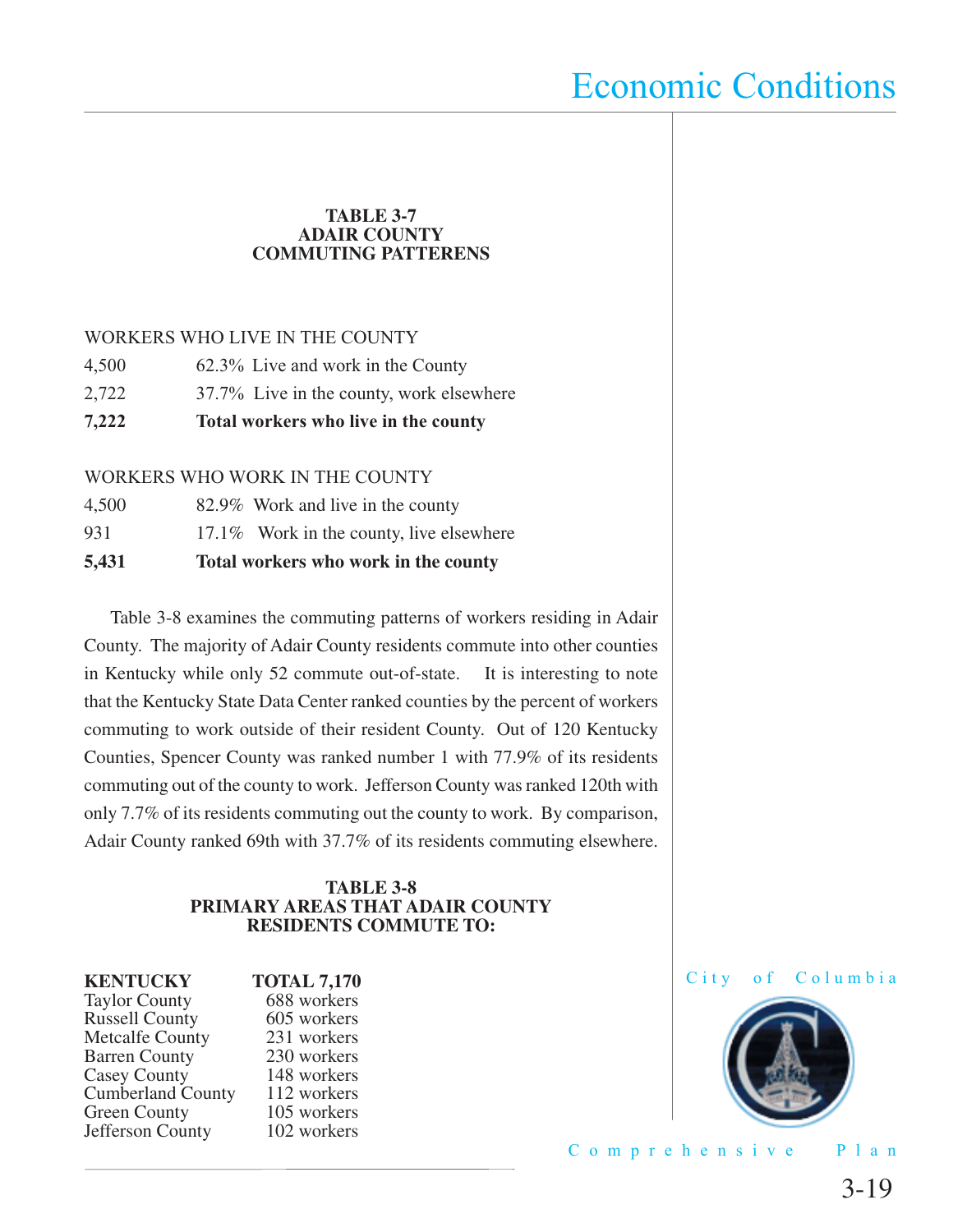| <b>OTHER STATES</b> | <b>TOTAL 52</b> |
|---------------------|-----------------|
| Davidson, TN        | 14 workers      |
| White, IN           | 9 workers       |
| Franklin, OH        | 9 workers       |
| Clark, OH           | 8 workers       |
| Oklahoma, OK        | 7 workers       |
| Guilford, NC        | 5 workers       |
|                     |                 |

#### **TABLE 3-9 PRIMARY AREAS THAT ADAIR COUNTY WORKERS COMMUTE FROM:**

| <b>KENTUCKY</b>        | TO <sup>T</sup> |
|------------------------|-----------------|
| <b>Russell County</b>  | 27              |
| <b>Taylor County</b>   | 26              |
| <b>Green County</b>    | 13              |
| <b>Metcalfe County</b> | 3               |
| Pulaski County         | 3               |
| Casey County           | 2               |
|                        |                 |
| <b>OTHER STATES</b>    | TC              |

**KAL 5,417** 2 workers  $5$  workers 6 workers  $0$  workers 0 workers 9 workers

## **THER STATES** TOTAL 14<br>Francisco, CA 7 workers

San Francisco, CA 7 workers<br>Wayne, WV 5 workers Wayne, WV 5 workers<br>
Sumner. TN 2 workers Sumner, TN

 Table 3-9 shows the primary areas that Adair County workers, not living in the county, commute from. As can be seen from reviewing the table the largest number of workers come from adjacent counties in the Adair County Labor Market area. Only 14 workers commute from other states.

 As reported by the 2000 U.S. Census for Adair County, the preferred method of transportation to work is by car, truck, or van with 5,603 residents (77.6%) driving alone and 887 (12.3%) residents carpooling. A total of 97 residents used public transportation. Approximately 189 residents (2.6%) indicated that they walked to work. A total of  $75 \, (1\%)$  used other means to get to work. In 2000, the mean travel time to work was for county residents as 25 minutes. Residents working at home accounted for 5.1%.

 Commuting statistics for the residents of the City of Columbia were similar to that of Adair County. In Columbia, the preferred method of transportation to work is by car, truck, or van with 1,256 residents (80.5%) driving to work alone and 113 (7.2%) carpooling. A total of 2 (0.4%) of Columbia residents used public transportation. An additional 80 (5.1%) indicated that they walked to work. A total of 8 (0.5%) persons indicated that they use other means to commute to work. In 2000, the mean travel time to work was 19.2 minutes. Residents working at home accounted for 6.2% of workers.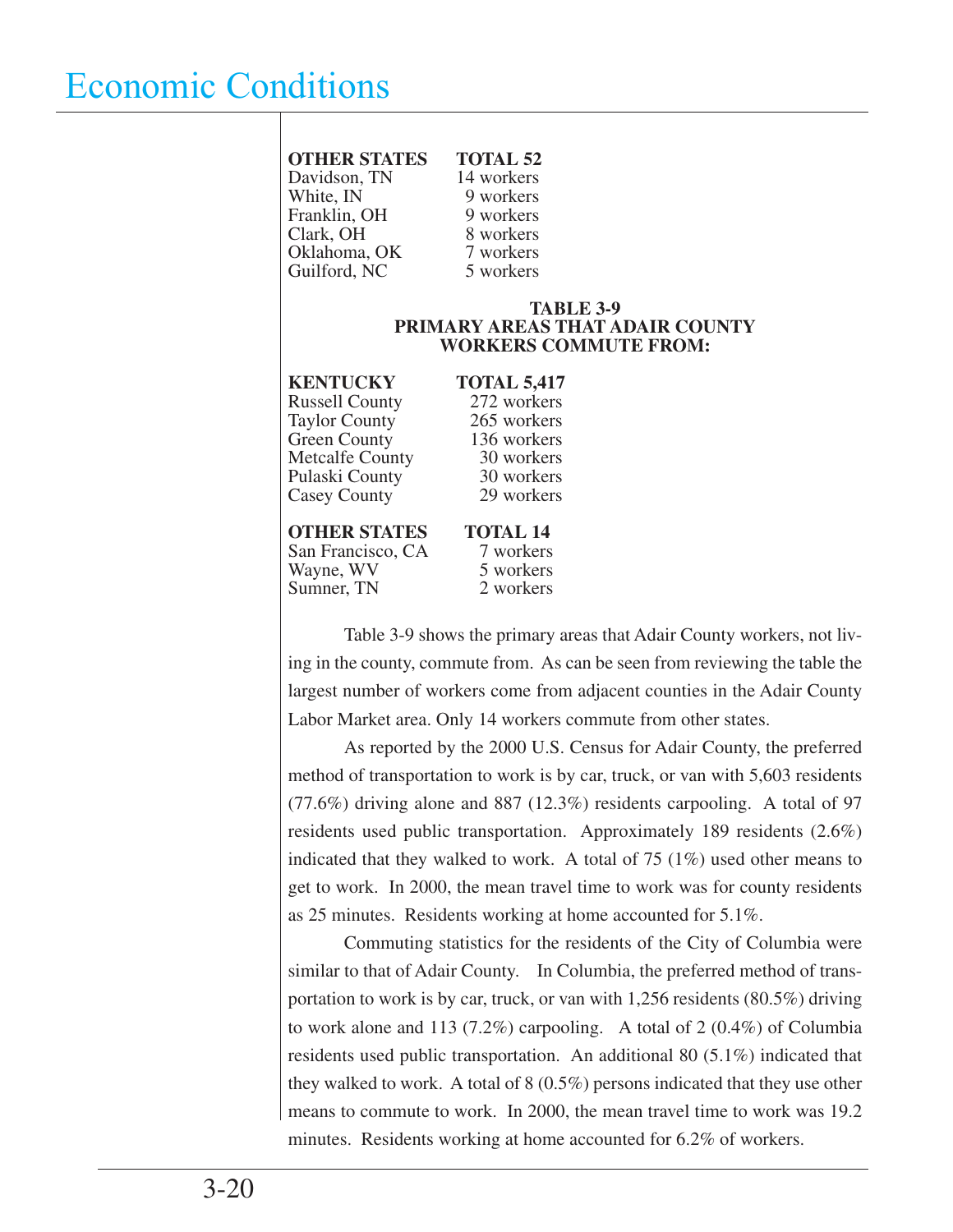#### **MONETARY INCOME**

There are two methods of determining per capita income. The first is on the basis of monetary income alone. This is the method used by the U.S. Census Bureau. Total monetary income includes wages and salaries, net farm and non-farm self-employment, interest dividends, net rental income, social security and all other regularly received income such as pensions, unemployment compensation and alimony. Receipts not counted include various "lump sum" payments such as capital gains and inheritance. The total represents the amount of income received before deductions. Table 3-10 shows the per capita income and median household incomes for Kentucky, Adair County, and the City of Columbia according to the U.S. Census Bureau based on monetary income.

#### **TABLE 3-10 CENSUS INCOME DATA 1999**

| <b>Jurisdiction</b> | 1989 Per Capita<br><b>Income</b> | 1999 Per Capita<br><b>Income</b>              | $\%$<br><b>Change</b>       |
|---------------------|----------------------------------|-----------------------------------------------|-----------------------------|
| Kentucky            | \$11,153                         | \$18,093                                      | 62.3%                       |
| <b>Adair County</b> | \$8,596                          | \$14,937                                      | 73.8%                       |
| City of Columbia    | \$10,614                         | \$17,836                                      | 68.0%                       |
| <b>Jurisdiction</b> | 1989 Median<br><b>Household</b>  | 1999 Median<br><b>Household Income Change</b> | $\mathcal{O}_{\mathcal{O}}$ |
| Kentucky            | \$22,534                         | \$33,672                                      | 49.4%                       |
| <b>Adair County</b> | \$15,809                         | \$24,055                                      | 52.2%                       |
| City of Columbia    | \$13,396                         | \$22,861                                      | 70.7%                       |

In both 1989 and 1999, the per capita income and median household income of the City of Columbia was higher than Adair County but slightly less than that of the State of Kentucky. However, the median household income for Columbia was lower then that of county and state. Between 1989 and 1999, the per capita income for Columbia residents increased by 68%. The median household income also rose significantly during this same time period. In 1999, the median household income had increased from \$13,396 to \$22,861 or 70.7% for those residing in the city.



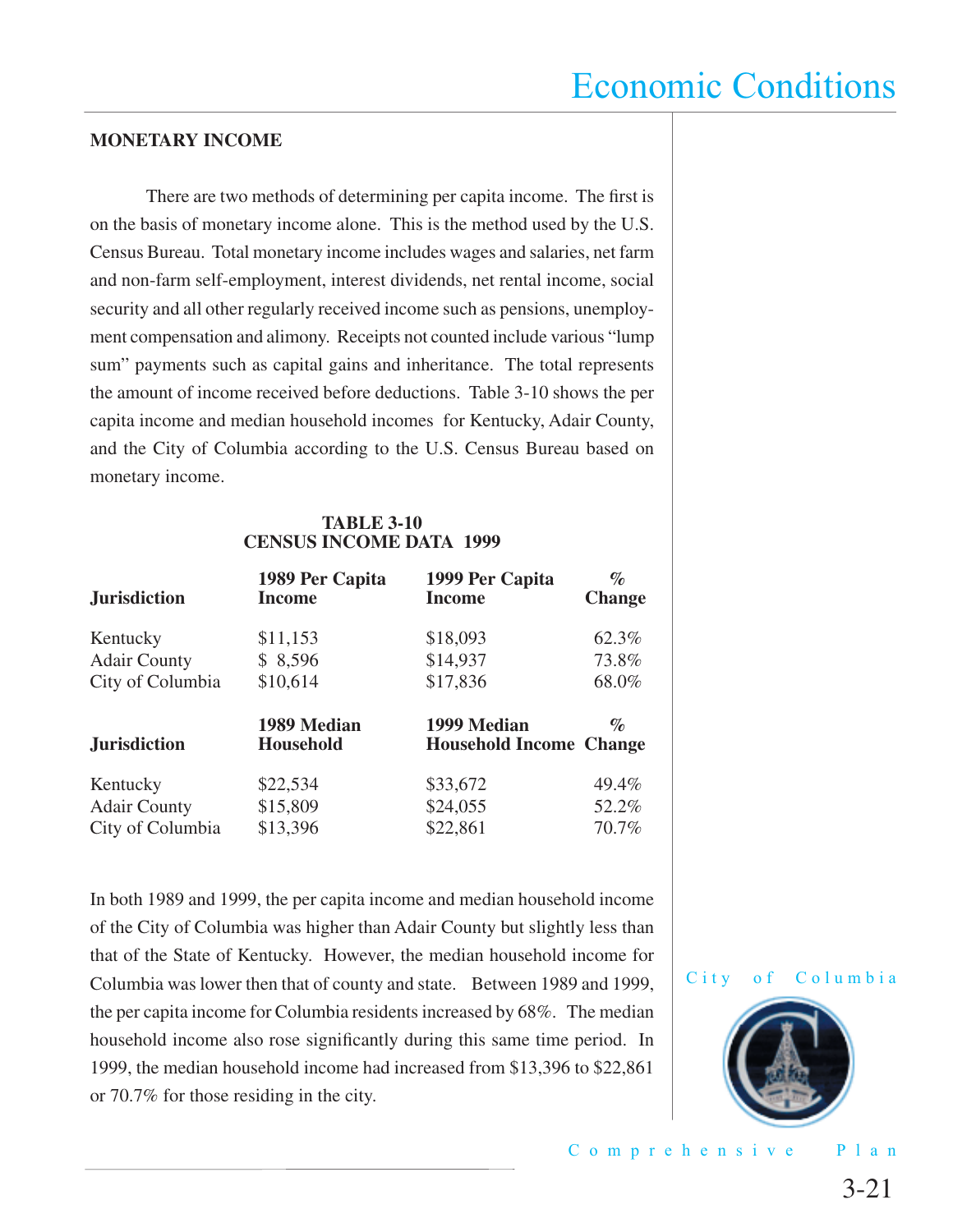#### **PERSONAL INCOME**

 The second method of calculating per capita income is more inclusive and is termed per capital income. Personal per capita income includes income received from all sources such as wages and salaries, other labor income (employer contributions to private pension funds, jury and witness fees, etc.) proprietor's income, rental income, dividend and interest earnings by individuals and transfer payments not for services rendered (such as food stamps and welfare payments). Personal contributions for social security are deducted. Personal per capita incomes for Kentucky, Adair County and the Labor Market Area are shown below:

| PERSONAL PER CAPITA INCOME |          |          |          |
|----------------------------|----------|----------|----------|
|                            | 1992     | 2002     | % Change |
| <b>KENTUCKY</b>            | \$17,278 | \$25,494 | $47.6\%$ |
| <b>Adair County</b>        | \$13,552 | \$19,192 | 41.6%    |
| <b>Barren County</b>       | \$16,252 | \$22,491 | 38.4%    |
| <b>Casey County</b>        | \$11,881 | \$18,276 | 53.8%    |
| <b>Clinton County</b>      | \$11,205 | \$19,031 | 69.8%    |
| <b>Cumberland County</b>   | \$13,394 | \$18,328 | 36.8%    |
| <b>Green County</b>        | \$13,053 | \$18,091 | 38.6%    |
| <b>Marion County</b>       | \$14,074 | \$21,105 | 49.9%    |
| <b>Metcalfe County</b>     | \$12,626 | \$17,761 | 40.7%    |
| Pulaski County             | \$14,557 | \$21,986 | 51.0%    |
| <b>Russell County</b>      | \$14,249 | \$19,139 | 34.3%    |
| <b>Taylor County</b>       | \$15,444 | \$20,391 | 32.0%    |

#### **TABLE 3-11 PERSONAL PER CAPITA INCOME**

*Source: U.S. Bureau of Economic Analysis, Regional Accounts Data, Local Area Personal Income*

Table 3-11 shows that the personal per capita income for Adair County and its labor market area have been moderately lower than the state overall. In 1992 and 2002, Barren County had the highest personal per capital incomes in the labor market area with Pulaski County ranking second in 2002. However, Clinton County had the highest percentage increase (69.8) during this ten year period with Casey County ranking second (53.3%). It is important to note that the personal per capita income for the state of Kentucky was significantly higher than all counties within the market area in 1992 and 2002.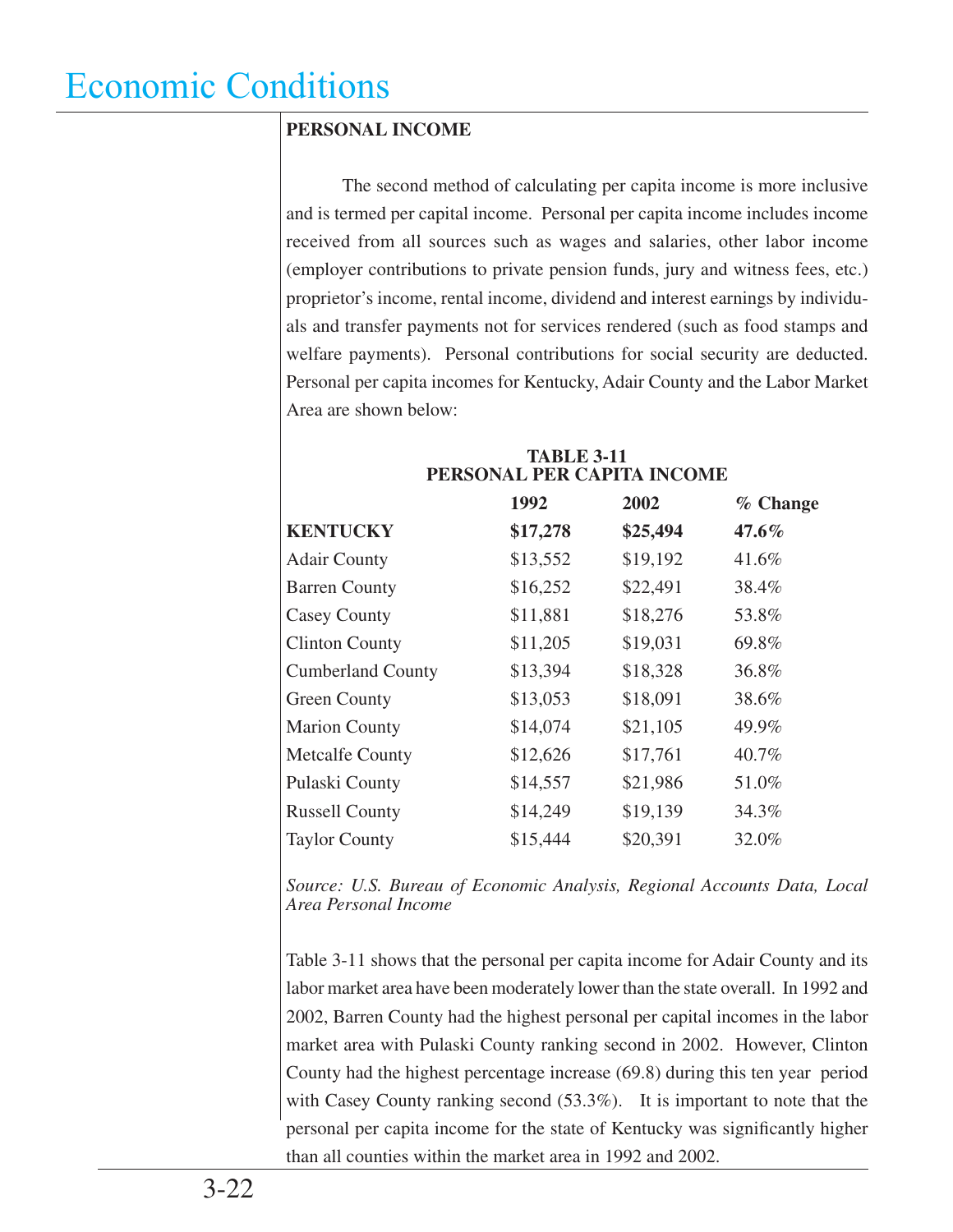#### **POVERTY RATE**

 Poverty level is considered to be the minimum level of monetary income adequate for families of different sizes in consideration of American consumption patterns. These levels are determined by comparing individual or family income with annual income thresholds. The poverty levels are adjusted annually by the U.S. Government. The poverty rate is the percentage of individuals or families with incomes below the poverty level. Table 3-12 shows the percent of persons, children, and seniors in poverty for Kentucky, Adair County and the labor market area.

#### **TABLE 3-12 POVERTY RATES FOR PERSONS, CHILDREN, & SENIORS**

**PERCENT PERSONS IN POVERTY**

|                          | 1989        | 1999 | % Change  |
|--------------------------|-------------|------|-----------|
| <b>KENTUCKY</b>          | <b>19.0</b> | 15.8 | $-16.8\%$ |
| <b>Adair County</b>      | 25.1        | 24.0 | $-4.4\%$  |
| <b>Barren County</b>     | 21.5        | 15.6 | $-27.4%$  |
| <b>Casey County</b>      | 29.4        | 25.5 | $-13.3\%$ |
| <b>Clinton County</b>    | 38.1        | 23.8 | $-32.3%$  |
| <b>Cumberland County</b> | 31.6        | 23.8 | $-24.7\%$ |
| <b>Green County</b>      | 21.6        | 18.4 | $-14.8\%$ |
| <b>Marion County</b>     | 25.6        | 18.6 | $-27.3%$  |
| <b>Metcalfe County</b>   | 27.9        | 23.6 | $-15.4%$  |
| Pulaski County           | 22.7        | 19.1 | $-15.9\%$ |
| <b>Russell County</b>    | 25.6        | 24.3 | $-5.1\%$  |
| <b>Taylor County</b>     | 19.5        | 17.5 | $-10.3%$  |



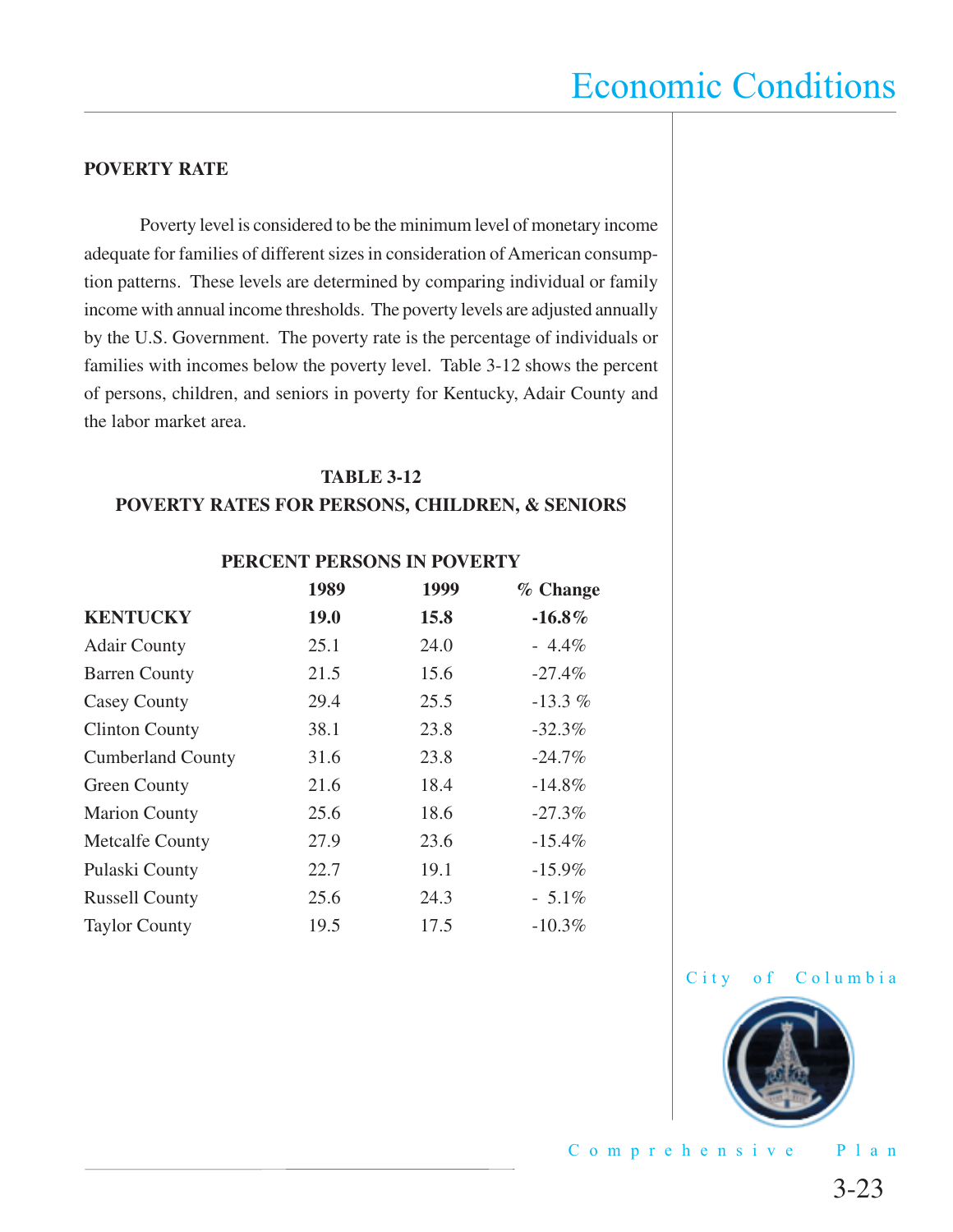|                          | 1989 | 1999 | % Change  |
|--------------------------|------|------|-----------|
| <b>KENTUCKY</b>          | 24.5 | 20.4 | $-16.7\%$ |
| <b>Adair County</b>      | 31.4 | 29.6 | $-5.7\%$  |
| <b>Barren County</b>     | 26.1 | 20.3 | $-22.2%$  |
| <b>Casey County</b>      | 33.1 | 32.1 | $-3.0%$   |
| <b>Clinton County</b>    | 45.0 | 31.8 | $-29.3%$  |
| <b>Cumberland County</b> | 36.0 | 30.3 | $-15.8\%$ |
| <b>Green County</b>      | 23.1 | 23.1 | $0.0\%$   |
| <b>Marion County</b>     | 28.9 | 21.8 | $-24.6\%$ |
| <b>Metcalfe County</b>   | 36.1 | 29.2 | $-19.1%$  |
| Pulaski County           | 28.5 | 26.9 | $-5.6%$   |
| <b>Russell County</b>    | 30.0 | 30.8 | 2.7%      |
| <b>Taylor County</b>     | 22.4 | 23.7 | 5.8%      |

#### **PERCENT OF RELATED CHILDREN IN POVERTY**

#### **PERCENT OF SENIORS (65+) IN POVERTY**

|                          | 1989 | 1999 | % Change  |
|--------------------------|------|------|-----------|
| <b>KENTUCKY</b>          | 20.6 | 14.2 | $-31.1%$  |
| <b>Adair County</b>      | 35.4 | 21.7 | $-38.7%$  |
| <b>Barren County</b>     | 28.9 | 19.1 | $-33.9%$  |
| <b>Casey County</b>      | 37.9 | 29.6 | $-21.9%$  |
| <b>Clinton County</b>    | 41.0 | 29.9 | $-27.1%$  |
| <b>Cumberland County</b> | 42.5 | 33.0 | $-22.4%$  |
| <b>Green County</b>      | 35.5 | 18.5 | $-47.9\%$ |
| <b>Marion County</b>     | 35.8 | 17.9 | $-50.0\%$ |
| <b>Metcalfe County</b>   | 33.2 | 27.9 | $-16.0\%$ |
| Pulaski County           | 29.7 | 16.6 | $-44.1\%$ |
| <b>Russell County</b>    | 35.2 | 27.3 | $-22.4%$  |
| <b>Taylor County</b>     | 27.2 | 18.3 | $-32.7\%$ |

*Source: 1990 Census of Population and Housing, Summary Tape File 3, and 2000 Demographic Profi les from the 2000 Census of Population and Housing*

 From reviewing Table 3-12 it can be seen that all counties, with the exception of Barren County, within the Adair County Labor Market Area had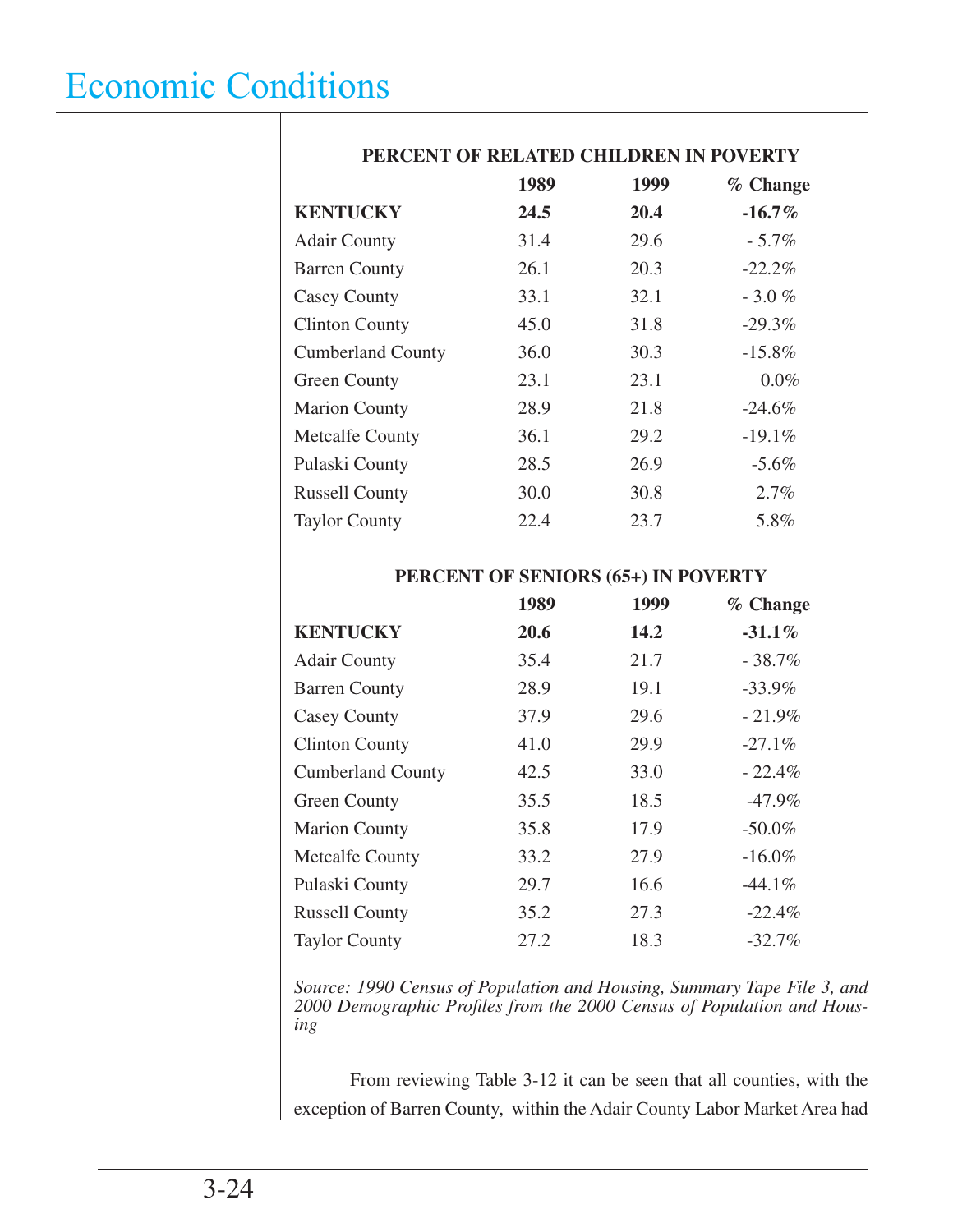a higher percentage of persons in poverty than the state overall. Of the labor market area, Casey County has the highest percentage (25.5%) of persons in poverty and Barren County the lowest at 15.6%. The percent of persons in poverty in Adair County decreased from 25.1% in 1989 to 24.0% in 1999. This was the lowest percentage decrease in the labor market area.

 In 1999, the percent of related children in poverty for all counties, with the exception of Barren County, in the labor market area exceeded the state. Casey County had the highest percentage (32.1%) of children in poverty while Barren County had the lowest (20.3%). It is important to note that the percentage of children in poverty for Green County remained unchanged from 1989 while this percentage actually increased for Russell and Taylor Counties; 2.7% and 5.8% respectively. In Adair County, the percentage of children in poverty decreased from 31.4% in 1989 to 29.6% in 1999.

The most significant changes in poverty levels for the state and the labor market area occurred in the senior (aged 65 or over) demographic. The percentage of seniors in poverty significantly declined from 1989 to 1999. In the state overall, the percent of seniors in poverty declined by 31.1%. In the labor market area, the highest percentage decrease occurred in Marion County where the number of seniors in poverty decreased by 50.0% from 1989 to 1999. In Adair County the percentage of seniors in poverty decreased by 38.7% during this same time period.

#### **LOCAL COMMUNITY ECONOMIC DEVELOPMENT ACTIVITIES**

 A component to the overall economic condition of an area or region is the extent to which the community engages in economic development activities in order to promote the area and maintain a diversified economy. The following organizations are dedicated to assisting Adair County and the City of Columbia in local economic development activities.



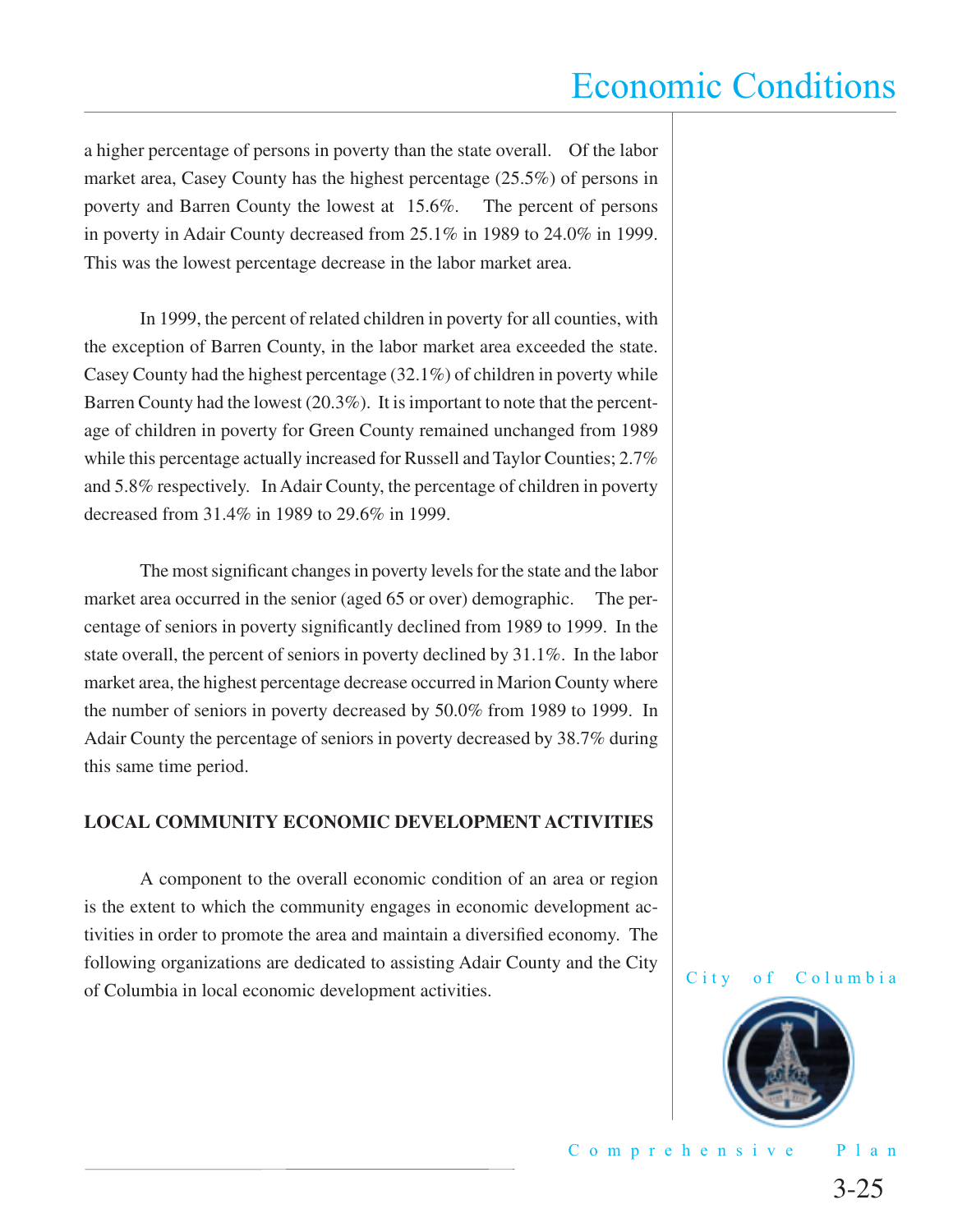#### **COLUMBIA/ADAIR COUNTY INDUSTRIAL DEVELOPMENT AUTHORITY**

The Columbia-Adair County Industrial Development Authority, Inc. is a non-profit organization dedicated to economic development. The Industrial Development Authority is run by a six member board. All board members are volunteers. The Industrial Development Authority employs a Director of Economic Development to oversee daily operations. The primary goals of this organization are business retention, business recruitment and workforce development. The Authority actively pursues these goals by working in cooperation with various state, regional and local agencies, as well as directly contacting suppliers and distributing promotional materials about the area.

 The Columbia-Adair County Industrial Development Authority is actively marketing the Green River Commerce Park located on highway 55 north of Columbia. The park consists of 327 acres within the limits of the City of Columbia. The current infrastructure includes a 300,000 gallon capacity elevated water storage tank, 4 inch twin sewer lines, a 12 inch water line, a gas regulator station, and a 6 inch gas line. Electricity is served to the park through Taylor County RECC. The Authority is currently working with Alltel to provide high-speed internet access to the site.

 The Industrial Development Authority continually works with Adair County Adult Education, the Cumberland Workforce Investment Network and the Columbia-Adair County Chamber of Commerce among other organizations to provide training programs for the unemployed and underemployed. The Authority is also currently working on a wage and benefit survey for industries.

#### **COLUMBIA-ADAIR COUNTY CHAMBER OF COMMERCE**

 The Columbia-Adair County Chamber of Commerce is a volunteer organization consisting of individuals and businesses that seek to advance the commercial, financial, industrial, and civic interests of the community. The organization is governed by a Board of Directors who are elected by the Chamber membership. For the first time in several years, the Chamber has an Executive Director who is hired by the Board of Directors. The President of the Chamber is elected by the Board of Directors and works cooperatively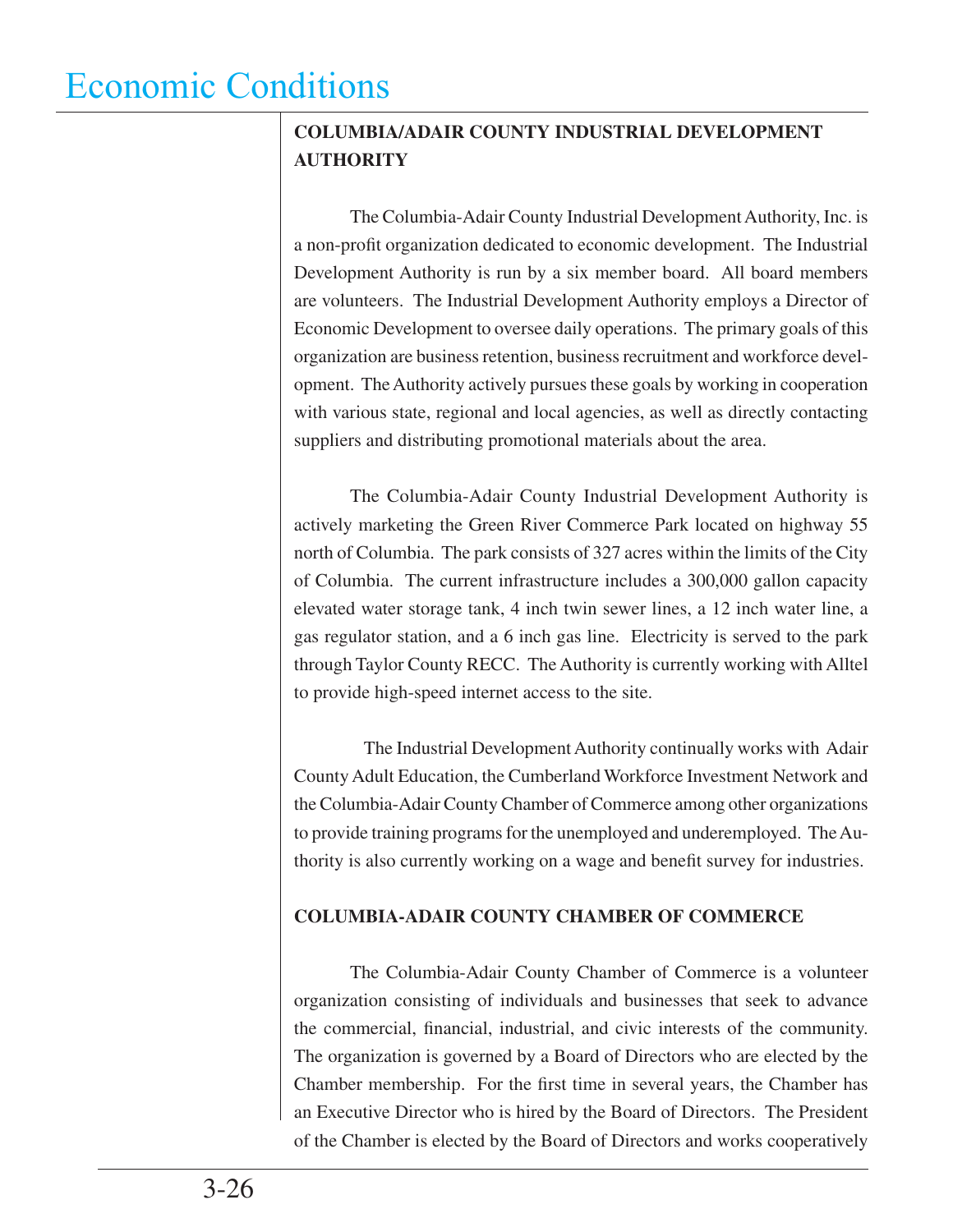with the Executive Director.

 The Board of Directors meets every second Tuesday and the full Chamber meets every third Tuesday. The Chamber of Commerce currently has over 200 members. The stated purpose of the organization is, "To promote and enhance the business, cultural, educational, and civic well being of Columbia, Adair County, and the Region." More specifically, Chamber of Commerce goals are as follows:

• Promote business and community growth and development by sponsoring economic programs which are designed to strengthen and expand the income potential of all businesses within the City of Columbia and Adair County.

• Provide opportunities for the local business community to participate in all retail businesses within the City of Columbia and Adair County.

• Work with and support the efforts of agricultural agencies and groups within the county that support the expansion and diversification of agricultural products and marketing.

• Provide opportunities within the Chamber that create an atmosphere for networking, leadership, and outreach for Chamber members.

•Promote cooperative efforts between business and education and continue to promote improvement of the community's public education.

• Promote an improved understanding of the health care system in our community and its importance as an economic asset.

• Assist the Industrial Foundation, where appropriate, in recruitment to develop a positive labor climate in the community.

• Recruit and maintain an active membership base that provides needed resources for undertaking a program of work that meets the needs of our community.

• Assist the Tourism Commission, where appropriate, in promoting the City and County, attracting tourism to our area, and stressing the importance of tourism as an economic asset.

• Promote public policy development relative to issues of importance to the County and City and encourage unity of purpose of public organizations in guiding the future development of Columbia and Adair County.



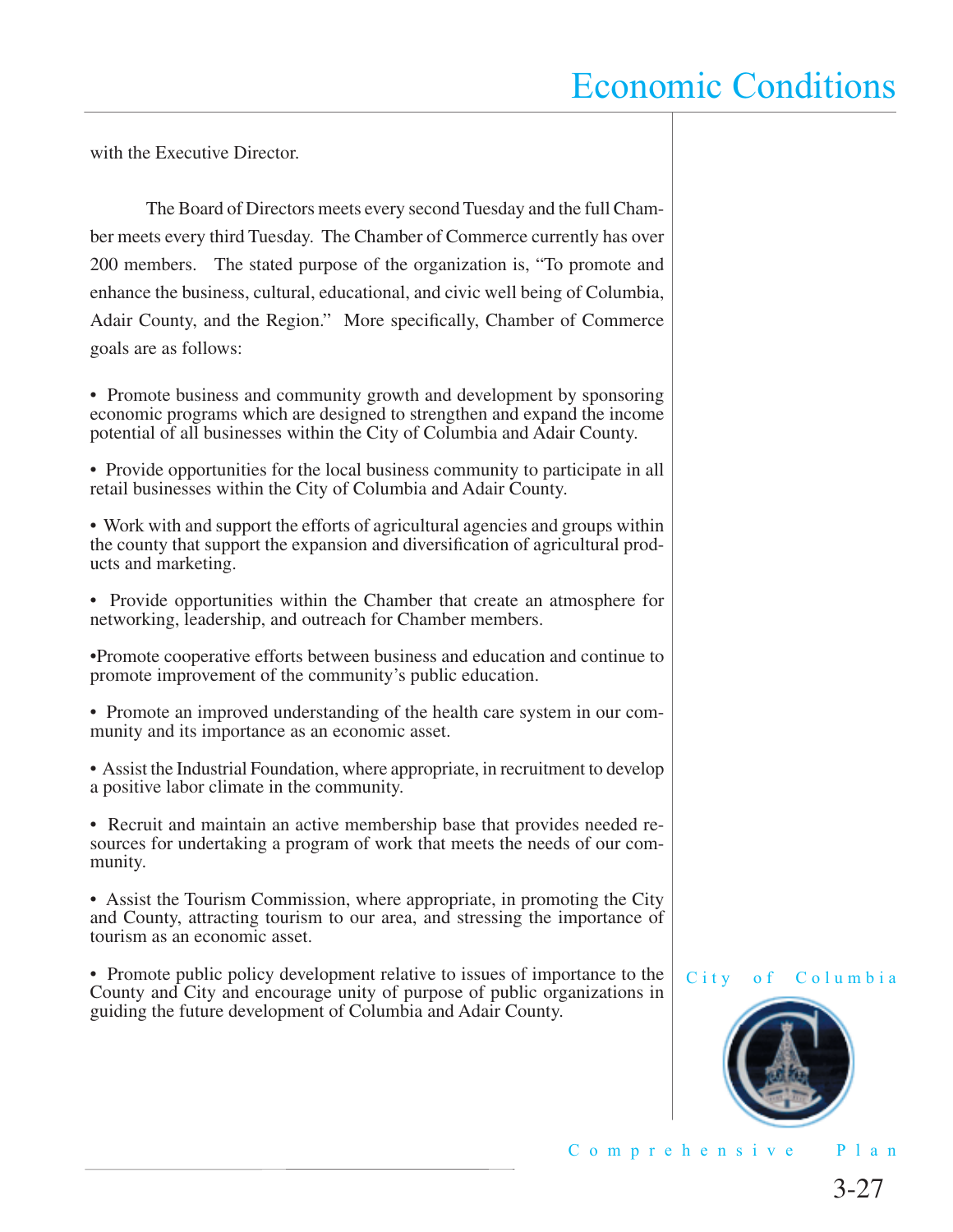In addition to achieving these goals, the Chamber of Commerce facilitates a variety of other programs and events in the community. A major project of the Chamber was the completion of the new Training and Development Center in 2000. The Center houses the Chamber of Commerce, Tourism Commission, and the Industrial Authority. Within the Center is a computer lab and meeting rooms which are available to the public. A variety of computer classes are held for local businesses to meet the training needs of their employees along with computer training for other interested adults. The Chamber also conducts workshops and training programs for businesses and other persons in a wide range of subjects such as small business seminars, training for frontline workers, how to start your own business, home based businesses, CPR, First Aid, leadership development, management, etc. In addition, 221 community groups have used the Chamber's facilities for meetings, workshops, training, and other various events.

 A website has been developed and can be found at www.columbiaadaircounty.com. A brochure entitled, "Discover Columbia-Adair County" was also published for the purpose of providing information to people who want to relocate to Adair County.

 In addition to economic development activities, the Chamber also actively sponsors social and cultural events within the community. Such events include "Folklore of the Old West Festival" held in June, "Christmas in Columbia" with the parade "Under The Lights", "Buy, Swap, Sell, and Trade Day", a big flea market held on Labor Day, and a golf tournament held in April at the Pinewood County Club.

#### **COLUMBIA-ADAIR COUNTY TOURISM COMMISSION**

 The Columbia Tourism Commission became the Columbia-Adair County Tourism Commission in July 2002 as a result of an Adair County Fiscal Court Meeting. The Columbia-Adair County Tourism Commission consists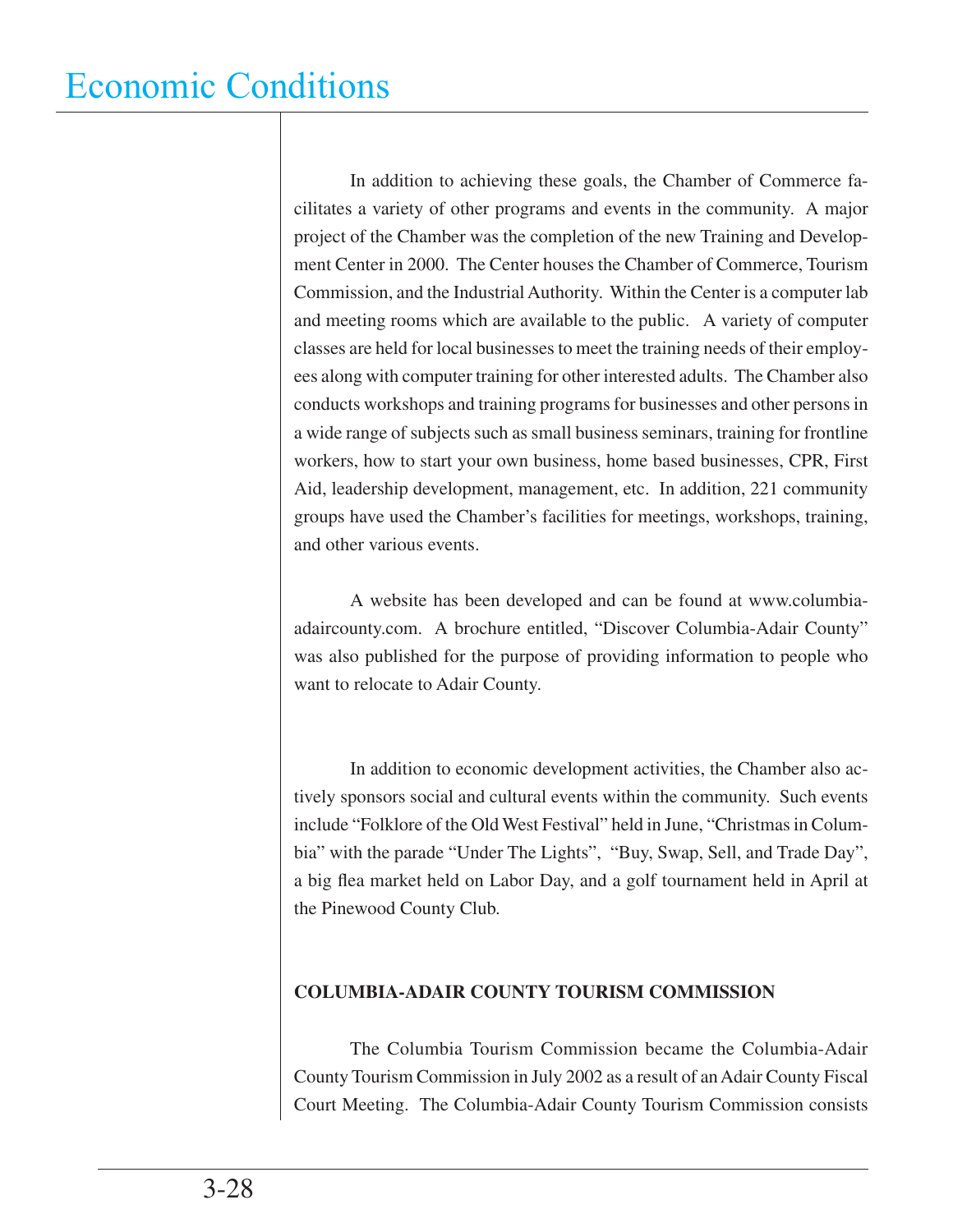of seven commissioners appointed by the Mayor and County Judge Executive. The following is a breakdown of the appointed membership:

- Three commissioners shall be appointed from a list of six or more names submitted by the local hotel and motel association.
- One commissioner from a list of three or more submitted from the local restaurants association.
- One commissioner from the Chamber of Commerce.
- One commissioner from the Mayor.
- One commissioner selected by the County Judge/Executive.

 The Commission now produces its own brochures, advertising, promotion of tourist attractions and cooperates with the Southern and Eastern Kentucky Tourism Association (SEKTDA) in hosting journalists and other activities in the promotion of Columbia and Adair County. In the past three years, the Commission has hosted over 100 journalists from throughout the United States who have written articles about the tourist attractions in Adair County and appeared in magazines throughout the Country.

#### **SUMMARY**

While the number of manufacturing jobs has recently decreased in the region, these jobs are still an important sector of the economy to residents and the community overall. In contrast to the recent change in the manufacturing sector of the local economy, the service industry and retail sectors are growing rapidly. While the need for these services is high, the jobs created in these sectors tend to be lowest paying. The increase in retail and service industries is due in large part to the increase in population and the growth in the tourism related business. For this reason tourism has also become increasingly important to the local economy. The travel and tourism sector is also considered to be an area of potential growth for the county and the city due to their location to the rivers, numerous historic resources, and higher educational facilities.